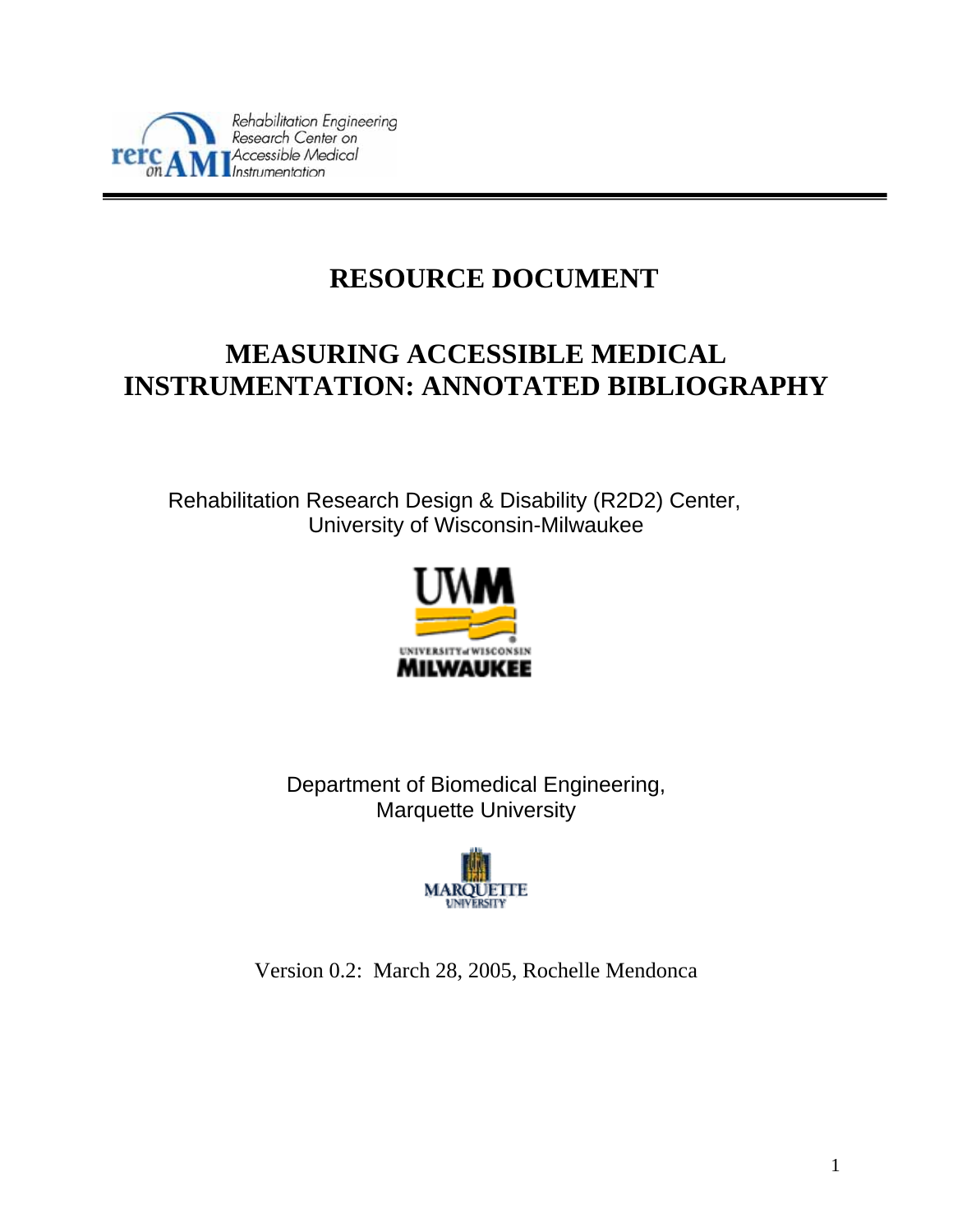### **Table of Contents**

| I. |                                                                                                                                                                                                                                                                               |
|----|-------------------------------------------------------------------------------------------------------------------------------------------------------------------------------------------------------------------------------------------------------------------------------|
| П. |                                                                                                                                                                                                                                                                               |
|    | Ш.                                                                                                                                                                                                                                                                            |
|    | McClain, L., Medrano, D., Marcum, M., and Schukar, J. (2000). A qualitative assessment of<br>a.<br>wheelchair users' experience with ADA compliance, physical barriers, and secondary health                                                                                  |
|    | Rimmer, J. H., Riley, B., Wang, E., Rauworth, A., Jurkowski, J. (2004). Physical activity<br>$b.$<br>participation among persons with disabilities: Barriers and facilitators. American Journal of                                                                            |
|    | Nary, D. E., Froehlich, A.K., and White, G.W. (2000). Accessibility of fitness facilities for<br>c.<br>persons with physical disabilities using wheelchairs. Topics in Spinal Cord Injury Rehabilitation,                                                                     |
|    | Grabois, E. W., Nosek, M. A., Rossi, D. (1999). Accessibility of primary care physicians'<br>d.<br>offices for people with disabilities: An analysis of compliance with the Americans with disabilities                                                                       |
|    | Sanchez, J., Byfield, G., Brown, T. T., LaFavor, K., Murphy, D., Laud, P. (2000). Percieved<br>e.<br>accessibility versus actual physical accessibility of healthcare facilities. Rehabilitation Nursing,                                                                     |
|    | Reniscow, K. A, Schorow, M., Bloom, H.G., and Massad, R. (1989). Obstacles to family<br>f.<br>practitioners' use of screening tests: Determinants of practice. Preventive Medicine, 18, 101-1129                                                                              |
|    | Young, M. E.; Grabois, E. (2001). Managed care experiences of people with disabilities.<br>g.                                                                                                                                                                                 |
|    | Batavia, A. I., Hammer, G. S. (1990). Toward the development of consumer-based criteria<br>h.<br>for the evaluation of assistive devices. Journal of ion Research and Development, 27(4), 425-437<br>11                                                                       |
|    | Veltman, A., Stewart, D. E., Tardiff, G. S., Branigan, M. (2001). Perception of primary<br>i.<br>healthcare services among people with physical disabilities. Part I: Access Issues. Medscape                                                                                 |
|    | Nosek, M. A. (2000). Overcoming the odds: The health of women with physical disabilities<br>j.<br>in the United States. Archives of Physical Medicine and Rehabilitation, 81, 135-138  12                                                                                     |
|    | Sullivan, S.G., Glasson, E. J., Hussain, R., Petterson, B. A., Slack-Smith, L. M.,<br>k.<br>Montgomery, P. D., and Bittles, A. H. (2003). Breast cancer and the uptake and of<br>mammography screening services by women with intellectual services. Preventive Medicine, 37, |
|    | Coyle, C. P., Santiago, M. C. (2002). Healthcare utilization among women with physical<br>$\mathbf{l}$ .                                                                                                                                                                      |
|    | Nosek, M. A., Howland, C. A. (1997). Breast and cervical cancer screening among women<br>m.<br>with physical disabilities. Archives of Physical Medicine and Rehabilitation, 78, s39-s4  15                                                                                   |
|    | Becker, H., Stuifbergen, A., Tinkle, M. (1997). Reproductive healthcare experiences of<br>n.<br>women with physical disabilities: A qualitative study. Archives and Physical Medicine and                                                                                     |
|    |                                                                                                                                                                                                                                                                               |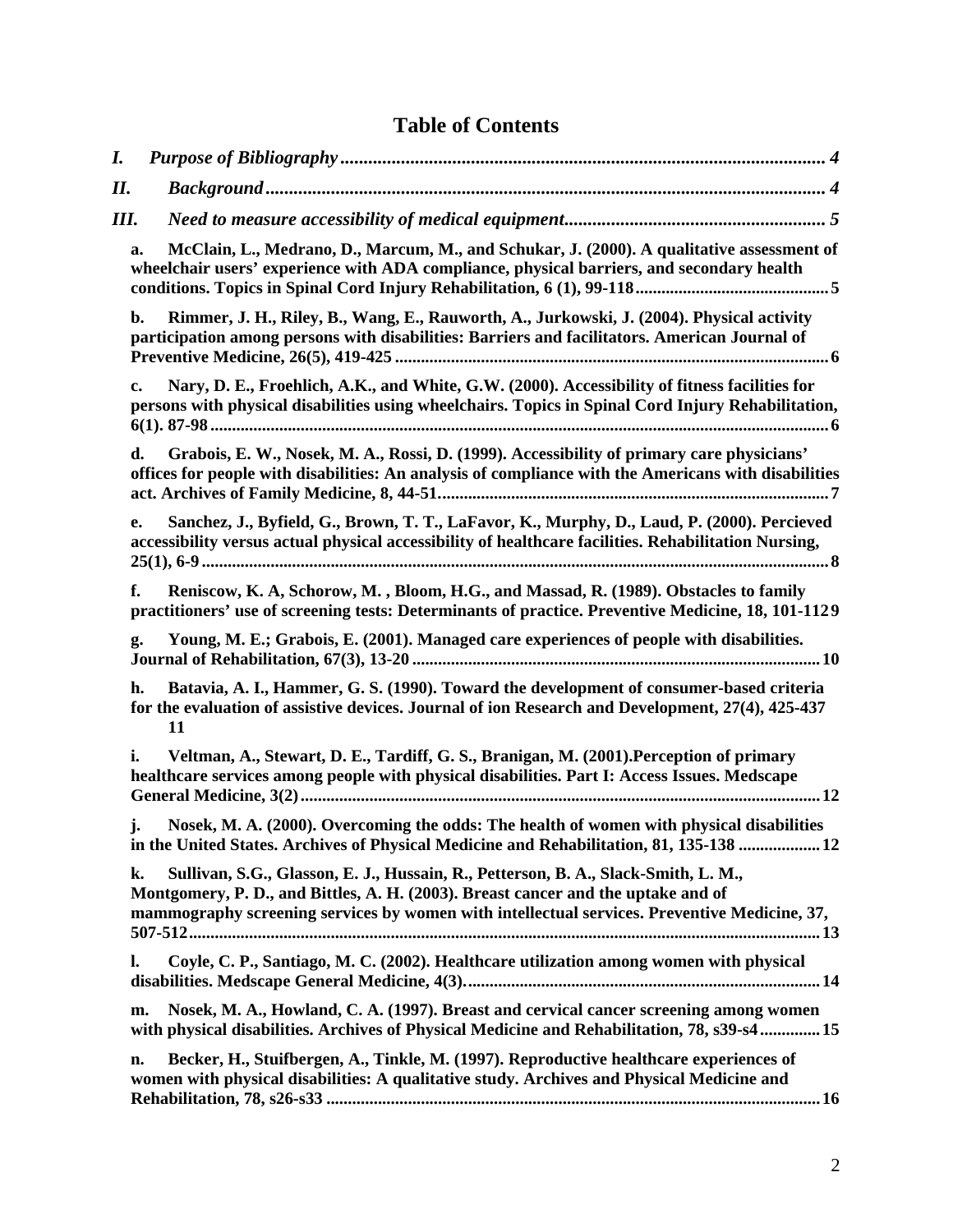| Nosek, M. A., Young, M. E., Rintala, D. H., Howland, C. A., Foley, C. C., and Bennett, J. L.<br>$\mathbf{0}$<br>(1995). Barriers to reproductive health maintenance among women with physical disabilities.                                                                                           |  |
|-------------------------------------------------------------------------------------------------------------------------------------------------------------------------------------------------------------------------------------------------------------------------------------------------------|--|
| Cheng, E., Myers, L., Wolf, S., Shatin, D., Cui, X. P., Ellison, G., Belin, T., and Vickery, B.<br>p.<br>(2001). Mobility impairments and the use of preventive services in women with multiple                                                                                                       |  |
| Whiteneck, G. G., Harrison-Felix, C. L., Mellick, D. C., Brooks, C. A., Charlifue, S. B.,<br>q.<br>Gerhart, K. A. (2004). Quantifying environmental factors: A measure of physical, attitudinal,<br>service, productivity, and policy barriers. Archives of Physical Medicine and Rehabilitation, 85, |  |
| IV.                                                                                                                                                                                                                                                                                                   |  |
| V.                                                                                                                                                                                                                                                                                                    |  |
| VI.<br>$References \dots 23$                                                                                                                                                                                                                                                                          |  |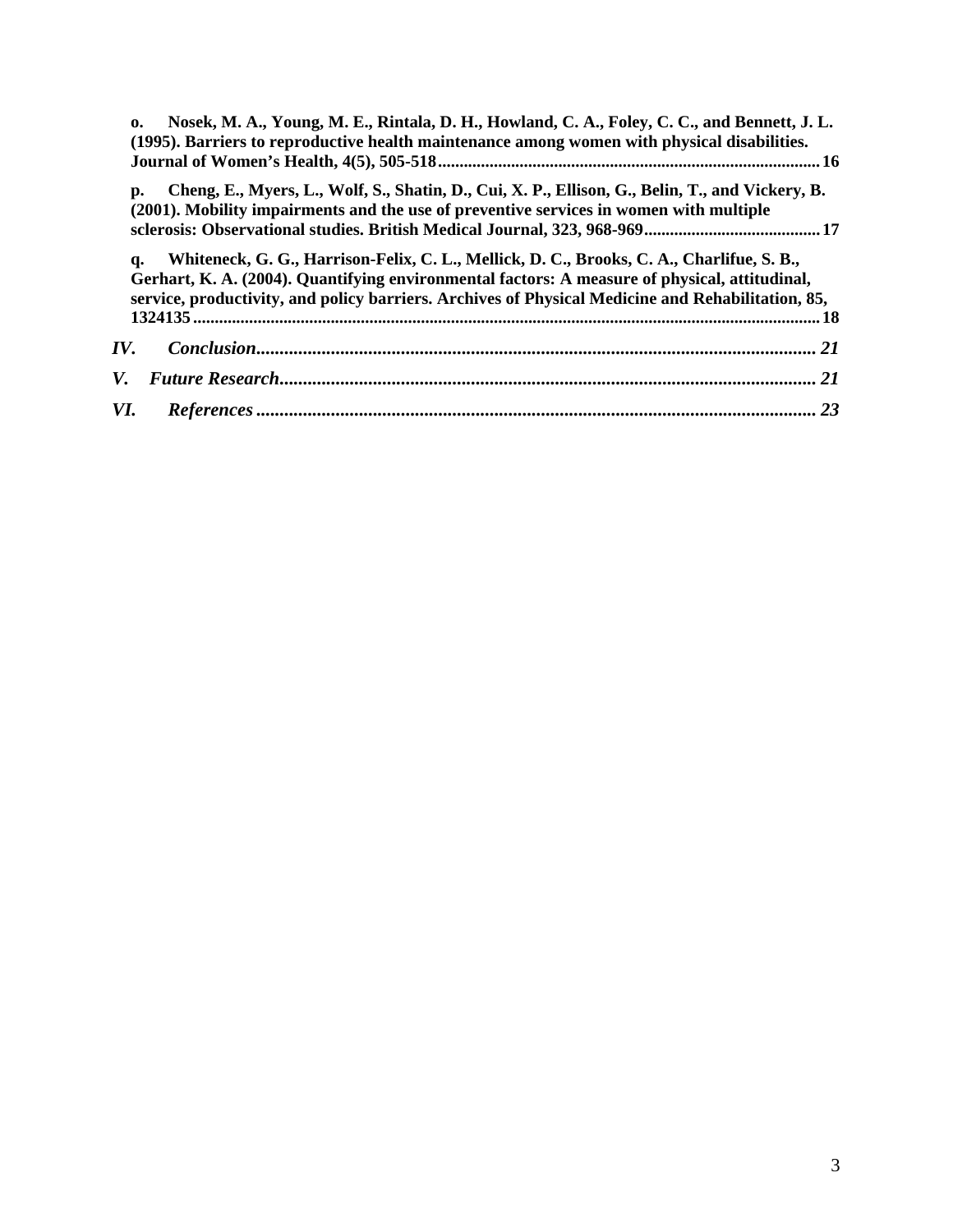# <span id="page-3-0"></span>**Measuring Accessible Medical Instrumentation: Annotated Bibliography**

## **I. Purpose of Bibliography**

The accessibility of medical instruments is a new field of concern and study. An important implication of the inability of people with disabilities to use medical devices due to inadvertent design directly contradicts the intent of the ADA. Furthermore, inaccessible design of medical equipment can be life threatening. The purpose of this annotated bibliography is to provide a historical resource about literature available in this topic to support interested parties.

## **II.Background**

Key advances in health care technology in the 1930's and the 1940's dramatically increased the survival rate of individuals with severe disabilities (Gans, Mann, and Becker, 1993). Advances included the development of antibiotics, acute trauma care systems, respiratory support systems and ultimately cardiopulmonary resuscitation methods and systems. According to the U. S. Census Bureau, more than 20% of the general population suffers from some form of disability which could be mobility/dexterity disabilities; cognitive disabilities; sensory or language disabilities; and a variety of other conditions (Wilcox, 2003). In addition, the disability rates for women have shown an increase (Kaye, LaPlante, Carlson, & Wenger, 1996).. These conditions lead to increased requirement for health care facilities and services to provide specialty services or routine medical examinations for people with disabilities. There is also an increasing trend to minimize patient care in the hospital, thus entailing the migration of medical devices from medical facilities to patient's homes (Wilcox, 2003).

In both circumstances there is a need for the manufacture and utilization of accessible medical instruments to facilitate access for individuals with a variety of disabilities. Accessible medical instruments includes diagnostic equipment including monitoring devices (thermometer) or imaging devices (MRI); procedural equipment such as (furniture/fixtures); therapeutic equipment for either drug therapy or physical therapy or assistive technologies (wheelchairs, hearing aids, etc) (RERC-AMI, 2003).

Little research has been conducted to better understand the difficulties individuals face in accessing medical devices. Furthermore, research focusing on accessibility limits itself to examination tables, health insurance, and architectural barriers. The published literature is limited to people with physical disabilities or women with reproductive health care needs. However, people with cognitive and behavioral impairments will face problems which are very different from those faced by an individual with a physical impairment. Thus, there is a need to assess the access limitations posed by medical devices for people with a wider variety of disabilities.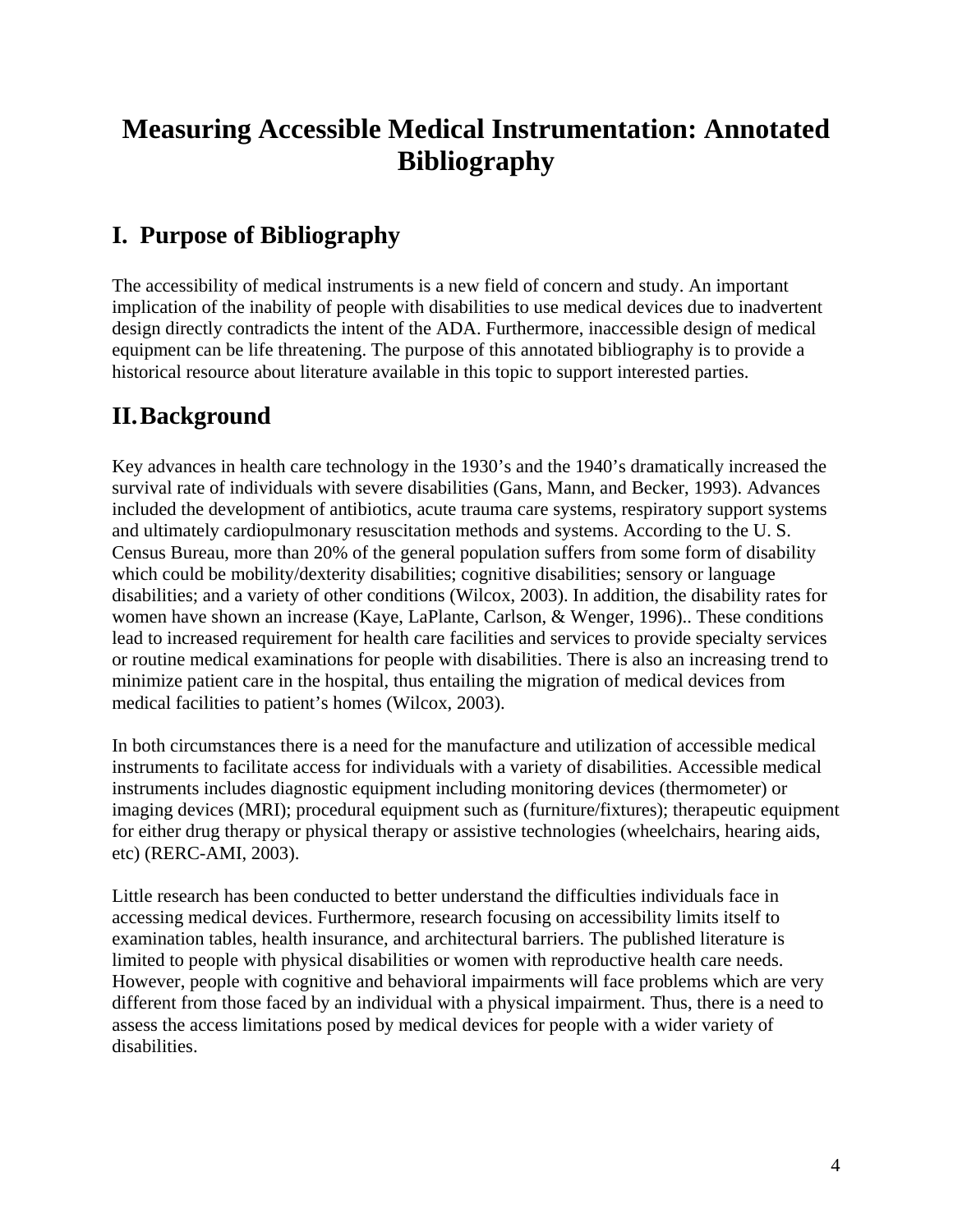### <span id="page-4-0"></span>**III. Need to measure accessibility of medical equipment**

There has been a fair amount of research conducted in the area of barriers to health care services for people with disabilities; however, little focus had been placed on the accessibility barriers that medical instrumentation and equipment can present. Research related to this area has tried to identify various access difficulties that people with disabilities face which may be person centered or environment centered. A number of surveys and questionnaires have been developed for this purpose.

#### **a. McClain, L., Medrano, D., Marcum, M., and Schukar, J. (2000). A qualitative assessment of wheelchair users' experience with ADA compliance, physical barriers, and secondary health conditions. Topics in Spinal Cord Injury Rehabilitation, 6 (1), 99- 118**

- **Summary of Article:** A qualitative study was carried out by McClain, Medrano, Marcum and Schukar (2000) to assess the impact of the physical and attitudinal barriers upon the ability of wheelchair users to access community goods and services; the impact of the physical environment upon roles in families and community; and issues of isolation and secondary health conditions relative. They used the naturalistic inquiry process of Lincoln and Guba due of its ability to evoke personal perspectives and the Craig Hospital Inventory of Environmental Factors (CHIEF), which is a structured interview. Five participants, who lived in the community, were wheelchair users, and had no other health problems were recruited.
- **Summary of results of study:** Results of the assessment indicated architectural barriers such as like doors, ramps, stores, bathrooms; barriers to medical settings such as doors to the offices, insurance and inaccessible chairs in dental settings; attitudinal barriers; and lastly inability to use exercise equipment due to absence of adaptations acted as barriers to healthcare services. Due to all these barriers people with disabilities experienced frustration, isolation and a sense of settling for less.
- **Measurement:** The researchers used a qualitative method known as 'Naturalistic Inquiry/Constructivism' approach by Lincoln and Guba for this study. The data was collected over a period of fifteen months. Two semi structured interviews were created for this study. The first interview focused on the participants' perceptions of physical barriers and the impact of ADA upon their (1) ability to access community goods and services, (2) their roles in family and community, (3) issues of isolation and secondary health conditions The second interview was based on themes that emerged from the first set of interviews. The final interview had two phases. First there were follow-up questions from the set of themes that emerged from the second set of interviews. Second, the Craig Hospital Inventory of Environmental Factors (CHIEF), a structured interview, was administered. In this assessment salient dimensions of the person's environment are self-evaluated with attention to whether they impede or facilitate a person's participation in the community. The scale includes accessibility accommodation, resource availability, and social support issues. The CHIEF was comprised of 25 item pairs that address the frequency of a problem (daily, weekly, monthly, less than monthly, never) and the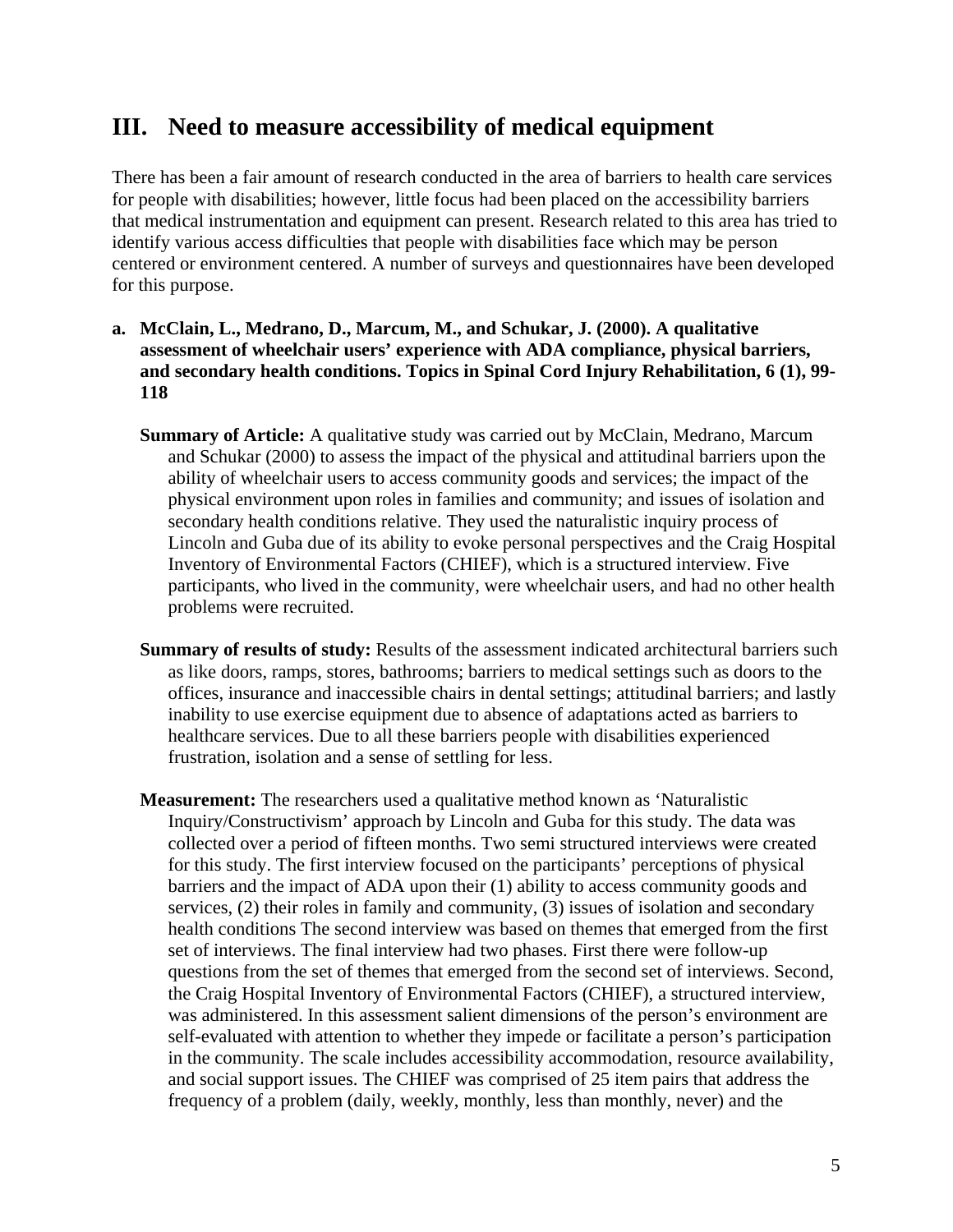<span id="page-5-0"></span>severity of a problem (big problem, little problem). The item pairs were not listed in the article.

- **b. Rimmer, J. H., Riley, B., Wang, E., Rauworth, A., Jurkowski, J. (2004). Physical activity participation among persons with disabilities: Barriers and facilitators. American Journal of Preventive Medicine, 26(5), 419-425** 
	- **Summary of Article:** People with disabilities experience a wide range of secondary health issues due to their sedentary lifestyles. Regular physical activity can help alleviate these problems as well as reducing symptoms of anxiety and depression (Ross and Hayes, 1988). Exercise is recommended as a preventive measure for such conditions; however exercise equipment is not made accessible for people with disabilities. A study was conducted by Rimmer, Riley, Wang, Rauworth and Jurkowski (2004); to identify various barriers and facilitators associated with participation in fitness and recreation programs or facilities as perceived by people with disabilities and professionals who have direct or indirect influence on accessibility of physical activity and recreation facilities and programs. Focus groups of four to six individuals each were conducted in ten regions across the United States with four types of participants: consumers with disabilities, architects, fitness and recreation professionals, and city planners. The focus groups were instructed to address access issues related to four types of fitness /recreation venues: (1) fitness centers, (2) swimming pools, (3) parks, and (4) trails. Notes were taken during sessions. Sessions were tape recorded and notes were taken of identified barriers and facilitators to access.
	- **Summary of results of study:** The barriers and facilitators related to access and participation in physical activity reported by people with disabilities were related to the built and natural environment; cost; equipment; guidelines, codes, laws; information; emotional or psychological; knowledge, education and training; perceptions and attitudes; policies and procedures and resource availability. Specific barriers identified with respect to equipment were not enough space between equipment for wheelchair access, poor equipment maintenance, and lack of adaptive and accessible equipment. Conclusions reached were that the degree of participation in physical activity among people with disabilities is affected by a multifactorial set of barriers and facilitators that are unique to this population.
	- **Measurement:** Focus groups were asked to address access issues as listed above. Notes and tape recordings of sessions were the primary means of gathering data.

#### **c. Nary, D. E., Froehlich, A.K., and White, G.W. (2000). Accessibility of fitness facilities for persons with physical disabilities using wheelchairs. Topics in Spinal Cord Injury Rehabilitation, 6(1). 87-98**

**Summary of Article:** Nary, Froehlich, and White (2000) conducted a study to evaluate the degree of ADA compliance of fitness facilities. Eight fitness facilities were recruited as participants for this study in Topeka, Kansas. Researchers visited the fitness facilities and collected data.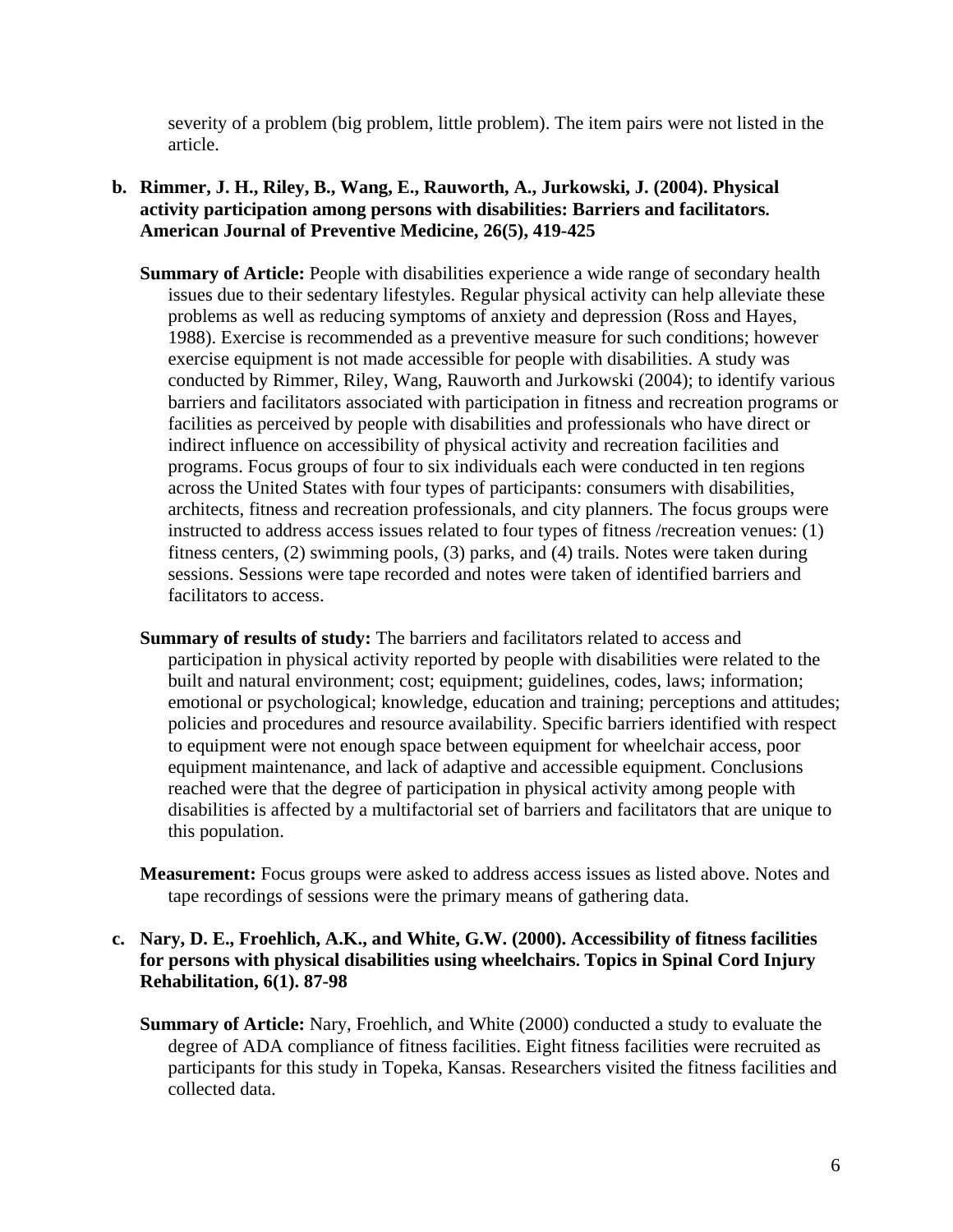- <span id="page-6-0"></span>**Summary of results of the study:** It was found that only one facility had a completely accessible path of travel throughout the interior, two facilities featured completely accessible paths between and around fitness equipment, one facility had a pool that was fully accessible and none of the facilities had adaptive fitness equipment like an arm ergometer. Thus, it was concluded that fitness facilities need to enhance access so that wheelchair users can use them to increase their physical activity and overall health.
- **Measurement:** The researchers developed instrument checklist based on the pertinent sections Americans with Disabilities Act Accessibility Guidelines (ADAAG) for use in this study. An 83-item wheelchair-accessibility checklist was adapted from a checklist originally developed by McLain et al. and was adapted for fitness facilities based on a survey of fitness facilities conducted by Figoni et al. It covered the ten items listed above and for each of these categories, between 4 to 12 specific items were measured using ADAAG standards. The survey focused on portions of ADAAG that addressed access for people with mobility impairments. The instrument covered ten areas of fitness facilities including parking, ramps, exterior entrances/doors, interior paths of travel, elevators, restrooms and locker rooms, telephones, drinking fountains, customer desk service and access in and around exercise equipment. An adapted digital fish scale was used to measure the force required to open doors and a steel tape measure was used to measure various widths required by ADAAG. Six additional questions were asked about items not addressed by ADAAG, including pool access, adaptive equipment, staff training, adaptive programming, pro-rating of membership fees based on accessibility, and visits at no charge to assess accessibility for individuals with disabilities.

#### **d. Grabois, E. W., Nosek, M. A., Rossi, D. (1999). Accessibility of primary care physicians' offices for people with disabilities: An analysis of compliance with the Americans with disabilities act. Archives of Family Medicine, 8, 44-51.**

- **Summary of Article:** People with disabilities frequently require medical care, however, medical facilities are not always accessible to people with disabilities. A study was conducted by Grabois, Nosek and Rossi (1999) to determine if primary care physicians are in compliance with the ADA and to what extent offices of primary care physicians are usable for persons with disabilities. A questionnaire was sent out to 220 physicians and included the following specialties: general practitioners, family practitioners, internists, and obstetrician-gynecologists. Out of these, 62 responded to the questionnaire.
- **Summary of results of study:** Results of the questionnaires showed that 12 of the physicians examined their patients in wheelchairs and 21 sometimes examined their patients in wheelchairs. Twenty four respondents used or purchased an adjustable height examination table and 8 had padded examination tables the height of the wheelchairs. Only one physician had a platform or sitting scale. A substantial potion of primary care physicians' offices not in compliance with ADA guidelines and some informational tools will be required to inform physicians about the nondiscriminatory requirements of the statute.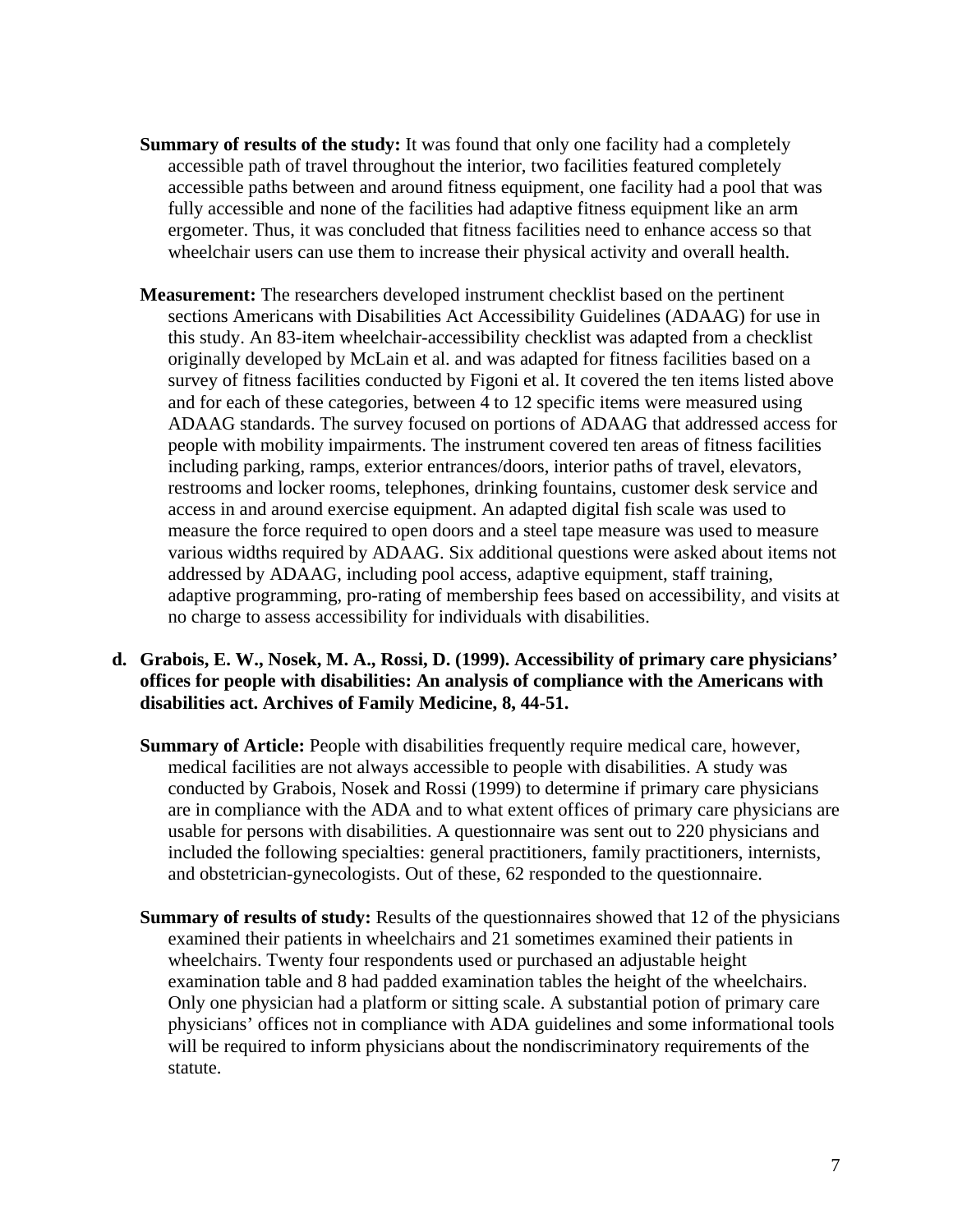<span id="page-7-0"></span>**Measurement:** The main outcome measure was the fifteen page questionnaire with 57 items and 136 variables which were created based on examples found in the ADA statute, Code of Federal Regulations, and published articles. The questions were designed to measure the physicians' compliance with ADA. The researchers did not use any standardized measurement tool in the questionnaire. In the questionnaire the definition of a person with a disability was drawn from the ADA statute. Examples given to physicians of conditions and diseases of patients protected by the ADA included seeing, hearing, learning, or orthopedic impairments; cerebral palsy; muscular dystrophy; multiple sclerosis; cancer; heart disease; diabetes; tuberculosis; spinal cord or brain injury; past history of alcoholism or other drug addiction; some current alcoholism; and illness related to human immunodeficiency virus infection and acquired immunodeficiency syndrome.

The first group of questions included demographics. The second group of questions was designed to show whether the physicians were complying with the general prohibitions of Title III of the ADA. Examples of questions asked were 'In the last 12 months, has anyone with a disability not been able to receive services in your practice for the following reasons: (a) you or your staff was not familiar with the disability of the patient; (b) you were unable to use your equipment with the patient because it was not accessible (c) patient was difficult to treat or handle etc.' These questions were also designed to show whether the physicians were providing goods or services to their patients in integrated settings.

The third group included questions to determine whether physicians were complying with the specific prohibitions under Title III, including setting up eligibility criteria that tend to screen out patients with disabilities and failing to make modifications in policies, practices, and procedures and the last group included questions to find whether physicians were making an effort to remove architectural and communication barriers that were structural in nature. They were also asked questions to obtain information on some of the features of the ideal physicians' office for patients with disabilities.

The questions were designed to assess if the physicians were complying with the general prohibitions of Title III of the ADA and asked questions related to physicians' exposure to people with disabilities and their competence in dealing with them. Questions were also geared towards assessing accessibility of physicians' office and equipment for people with disabilities.

#### **e. Sanchez, J., Byfield, G., Brown, T. T., LaFavor, K., Murphy, D., Laud, P. (2000). Percieved accessibility versus actual physical accessibility of healthcare facilities. Rehabilitation Nursing, 25(1), 6-9**

**Summary of Article:** Sanchez, Byfield, Brown, LaFavor, Murphy and Laud (2000) carried out a study to evaluate how healthcare clinics perceived themselves in regard to accessibility for persons with spinal cord injury (wheelchair accessibility). The subjects for this study were 40 randomly selected; computer generated healthcare clinics from a Midwestern city. The clinics included medical and integrated care facilities.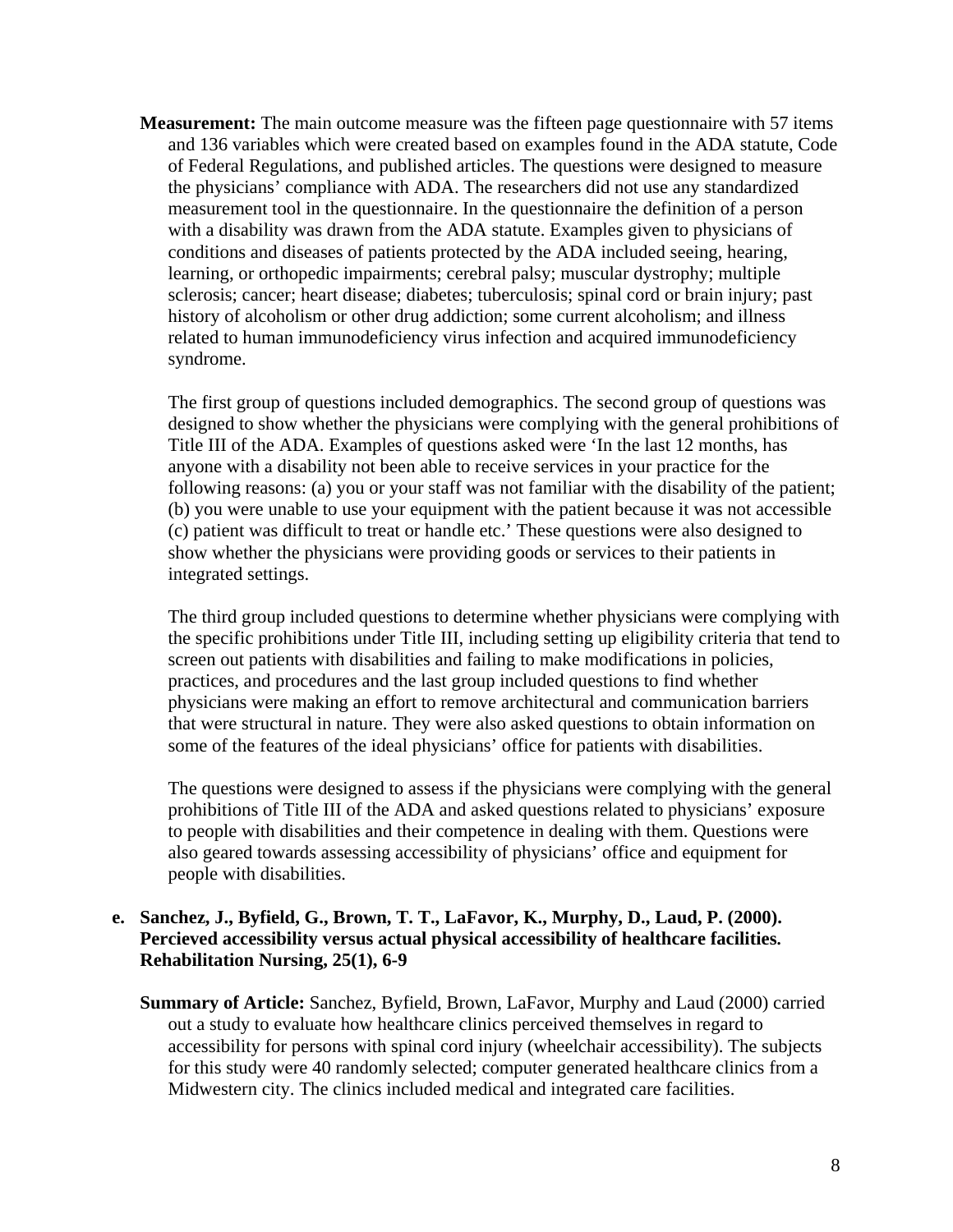- <span id="page-8-0"></span>**Summary of results of study:** Of the 40 sites contacted, all identified their facilities as wheelchair accessible. Eighty two percent of the sites would require that the person be physically transferred which could result in injury for the clinician. The information given by the manager or facility representative was compared with results of the site survey. Thirty eight percent sites reported that examination tables could be lowered while only 17.5% had such a table. One site did not know. Conclusions that were drawn were that although 100% of the clinics participating reported themselves as wheelchair accessible, the number that actually met the guidelines was variable. In general although a wheelchair could enter the healthcare building, examination room and bathroom; a majority of sites didn't have an examination table that could be lowered to wheelchair level, most clinics had limited experience working with persons with spinal cord injury and very few knew what to do if a client had a medical emergency due to autonomic dysreflexia. "Perceived accessibility" appeared to be solely based on basic physical access, without consideration of the real needs and issues of the persons with mobility impairments.
- **Measurement:** A phone assessment with the managers of the facilities was conducted during which he/she completed a brief oral questionnaire to ascertain the perception of the clinic's accessibility. Some examples of questions asked are: Does the site consider itself to be wheelchair accessible? Does the site have a wheelchair-accessible bathroom, an examination table that can be lowered to wheelchair level, and handicapped parking available? Has the staff ever treated anyone with spinal cord injury? Has the staff any experience with wheelchair transfers? Etc.

Then an onsite survey addressed factors considered essential to access in a healthcare facility based on recommendations of the Adaptive Environments Center's Checklist for Existing Facilities. Six features of the clinic which were evaluated were parking lots, entrance to the building, entrance to the clinic, lobby, examination room and bathroom.

#### **f. Reniscow, K. A, Schorow, M. , Bloom, H.G., and Massad, R. (1989). Obstacles to family practitioners' use of screening tests: Determinants of practice. Preventive Medicine, 18, 101-112**

- **Summary of Article:** There has always been a question regarding obstacles that family practitioners face with respect to using screening tests. To answer this question, a survey of periodic health screening practices was carried out by Resnicow, Schorow, Bloom and Massad (1989); where physicians were asked to check the nine listed obstacles that most affected their use of the listed screening practices. The survey was sent to 630 physicians from the Society of Teachers of Family Medicine (STFM) and the American Academy of Family physicians (AAFP), but only 275 responded
- **Summary of results of study:** The most commonly reported obstacle was cost to the patient. Lack of facilities or equipment was listed as an obstacle for four tests which were hearing evaluation (30%), tonometry (17%), mammography (15%) and sigmoidoscopy (12%). In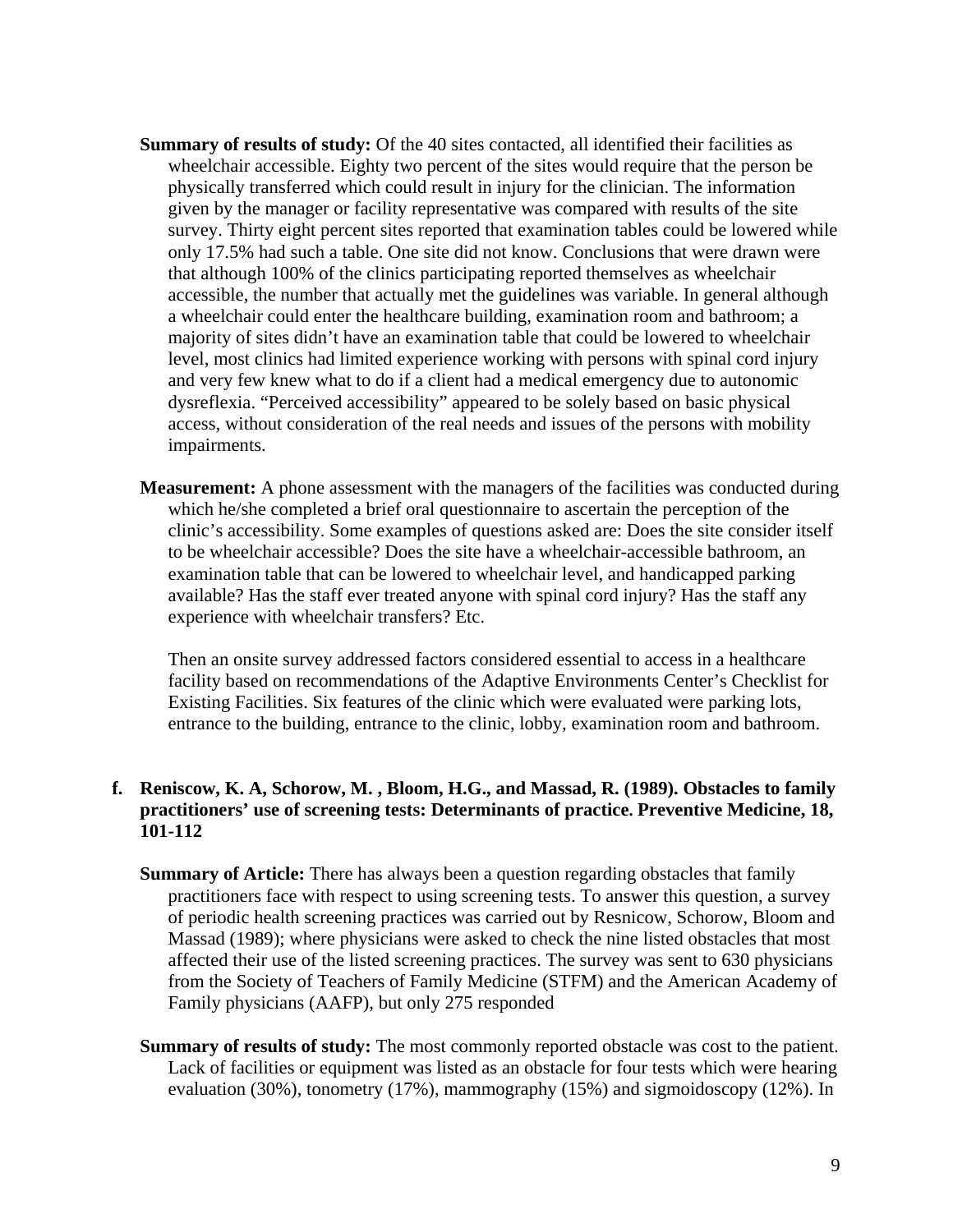<span id="page-9-0"></span>summary, the study indicated that obstacles can be trichotomized as physician-, test-, or patient oriented. Patient oriented obstacles, such as cost and inconvenience were less likely to affect physicians' practices than factors that impede test performance such as equipment or physicians' beliefs about the efficacy of a test.

**Measurement:** A 22 page survey instrument was developed to assess physicians' use of individual screening tests. The questionnaire covered a broad spectrum of diseases and tests considered for inclusion in a periodic health examination. The obstacles were selected based on a review of the relevant literature as well as interviews with clinicians. The nine obstacles listed were cost to the patient, patient reluctance and refusal, inconvenience or discomfort to the patient, lack of facilities and equipment, tests require too much time, the literature recommends not to use the test, risk to the patient, insufficient training and too high a rate of false positives and negatives. A grid was developed with nine potential obstacles on the vertical axis and nine screening tests on the horizontal axis. The content and format of the survey were reviewed by several researchers in the area and were then field-tested with primary care physicians. The splithalf reliability coefficient of the instrument was 0.93

#### **g. Young, M. E.; Grabois, E. (2001). Managed care experiences of people with disabilities. Journal of Rehabilitation, 67(3), 13-20**

- **Summary of Article:** Young and Grabois (2001) carried out a study to describe the experiences of individuals with disabilities in managed care organizations. Sixteen individuals who were at least 18 years of age with selected disabilities who received care in a health maintenance organization or a preferred provider organization participated.
- **Summary of results of study:** Results showed that some participants reported problems in getting a mammogram and with physical therapy services like absence of an assistive lift and physical therapy pool. Seven participants reported dissatisfaction with health care providers due to inaccessible equipment. Problems were with getting onto an examination table because they were not adjustable and getting an X-ray because they were in wheelchairs. Some participants reported problems with getting a mammogram or eye examination that was effective due to inability to get into the right position for the equipment to work properly. Some never knew their weight because their physicians didn't have platform or sitting scales. People with disabilities have complex health care needs, frequent medical complications and are highly vulnerable medically. Participants reported both benefits (cost efficiency, total package of health care services, preventive health care tests) as well as problems (inaccessible equipment, brief office visits, payment issues) with reference to health care services.
- **Measurement:** The investigators designed a non standardized questionnaire which included both a list of general topics to be discussed and some open ended questions to prompt the interviewees. There were some major topics addressed in this study which were as follows: Background material on the participants, different types of providers participants used, services included by MCO's, satisfaction level of the participants, major practices of MCO's both beneficial and problematic and lastly the medical and nonmedical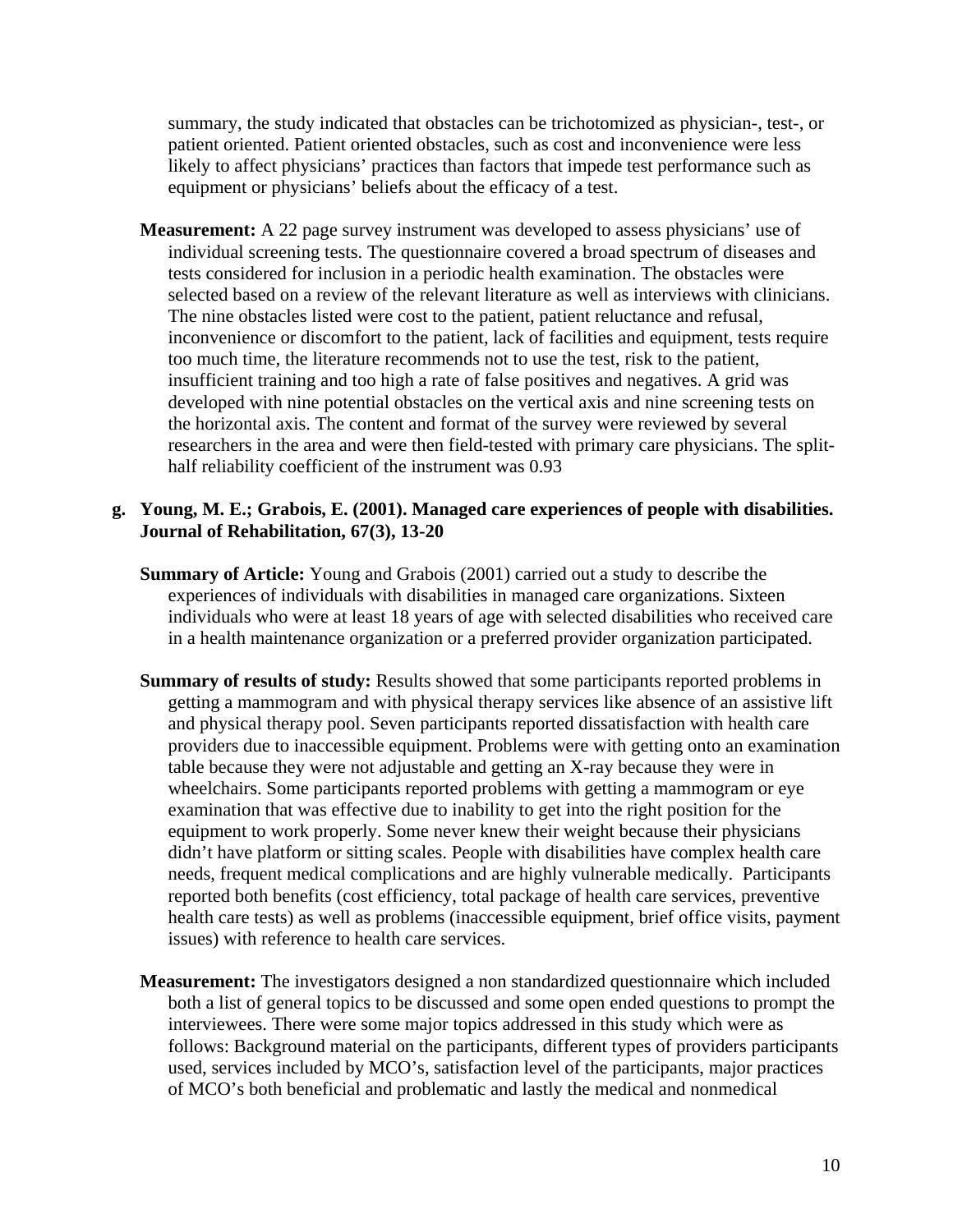<span id="page-10-0"></span>problems of the participants. The questionnaire included a list of both general topics to be discussed with the interviewees and some open ended questions to prompt the interviewees. The interviews were semi-structured and conversational. The participants reported getting care from a wide range of providers like physicians, specialists, nurses, nurse practitioners, physician assistants and physical therapists. Services included were mammograms, pap smears and diet information and services.

#### **h. Batavia, A. I., Hammer, G. S. (1990). Toward the development of consumer-based criteria for the evaluation of assistive devices. Journal of ion Research and Development, 27(4), 425-437**

- **Summary of Article:** Batavia and Hammer (1990) conducted a study to constitute an initial step toward the development of design, engineering, and selection criteria based on the specific concerns of the consumers. This study applied a small focus group process to identify and prioritize factors used by long term users of assistive technology in assessing their devices. Two panels of long term users of assistive technology were selected-a panel of consumer experts with mobility impairments and a panel of consumer experts with sensory impairments-on the basis of three criteria: had to have a physical disability (i.e. either mobility impairment or a sensory impairment); be a long term user (at least 5 years) of one or more assistive technology for persons with his/her disability; and have well developed analytical and communicative skills necessary to identify, prioritize, and convey his/her factors for assessing technology.
- **Summary of results of article:** The findings of the assessment indicated that effectiveness, affordability, operability and dependability are on average the four most important factors for all technologies assessed. The ranking of other factors depended largely on the specific technology being assessed. A consensus emerged among the sensory panel that, to the extent that a device is testable in the general market, the market provides the best means by which to evaluate the device. However, the market test is not available for many products needed by persons with disabilities because many devices for disabled persons are not purchased in the general market such as devices specific to certain disabilities that occur infrequently in the general populations. Therefore for those assistive technologies that are not adequately tested in the market, normative evaluation criteria are needed to guide selection, design and manufacturing processes.
- **Measurement:** A modified form of Delphi method using focus groups was utilized. Prior to convening the panels, the investigators developed and defined the following 12 factors: Affordability, Consumer Repairability, Dependability, Durability, Ease of Assembly, Ease of Maintenance, Learnability, Operability, Personal Acceptability, Physical Comfort, Physical Security, and Supplier Reparability. Panel members were asked to identify the factors they use in assessing their own technologies. They were then asked to compare their factors with those developed by the principal investigators to determine whether additional factors should be added to the initial list. The Mobility Panel added three factors: Compatibility, Effectiveness, and Flexibility. The Sensory Panel added two additional factors: Portability and Securability. The list of factors agreed upon by the group was randomized, and panel members were asked to indicate their priorities for the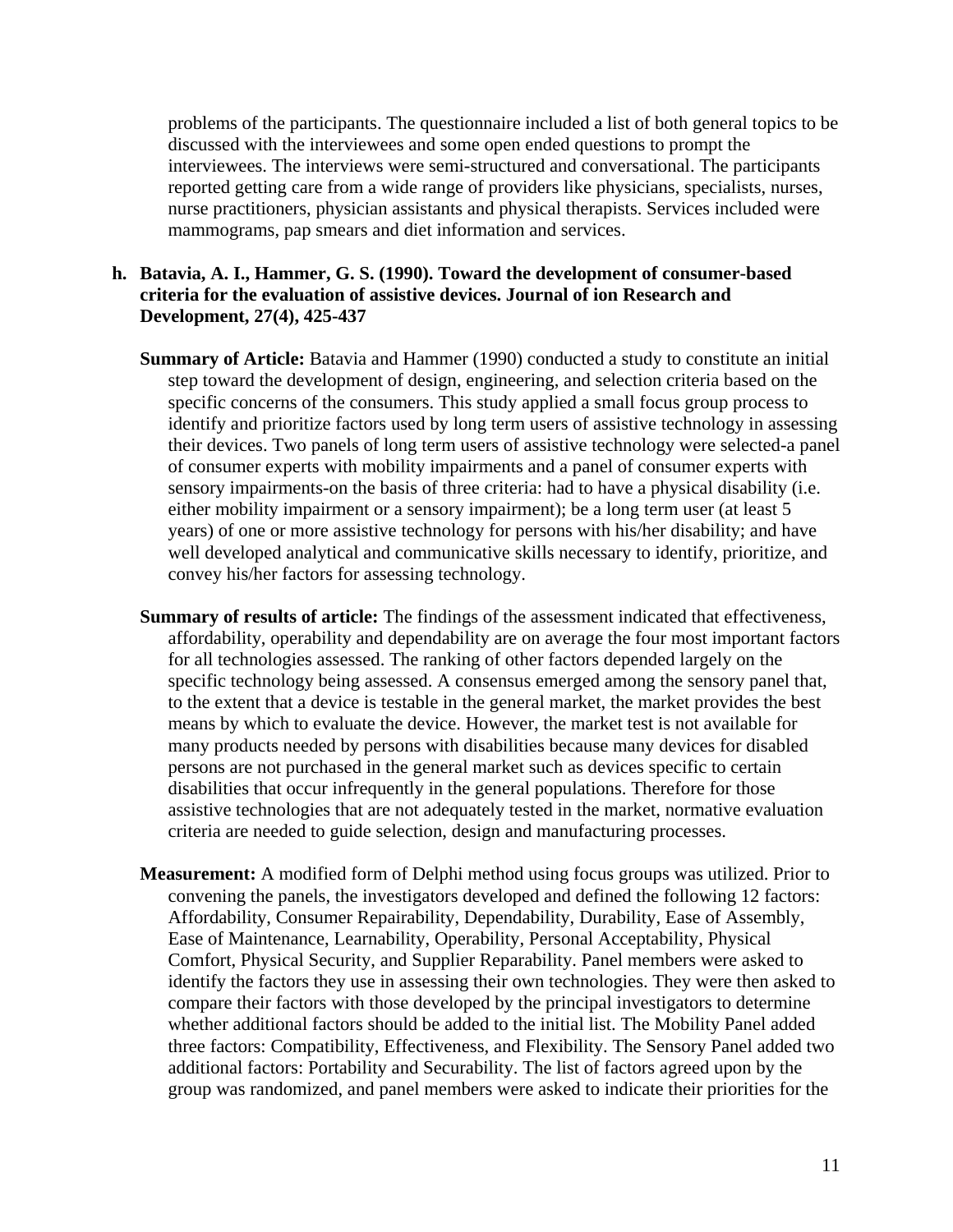<span id="page-11-0"></span>factors in order of importance. The outcomes were measured in terms of development of a comprehensive consumer based criteria for the evaluation of assistive devices in order of priority for the consumer.

- **i. Veltman, A., Stewart, D. E., Tardiff, G. S., Branigan, M. (2001).Perception of primary healthcare services among people with physical disabilities. Part I: Access Issues. Medscape General Medicine, 3(2)** 
	- **Summary of Article:** In addition to assessing healthcare providers' perception of access to medical facilities, it is also important to assess the perception of accessibility of people with disabilities to health care facilities. Such a study was conducted by Veltman, Stewart, Tardif and Branigan (2001) to examine the extent of access to and satisfaction with primary healthcare services for people with disabilities. An anonymous self report questionnaire regarding access to and perceived quality of primary healthcare was mailed to a convenience sample of 1026 members of several disability organizations as well as persons discharged from a rehabilitation hospital within the past two years.
	- **Summary of results of study:** From the analysis it was noted that participants reported a wide range of physical access barriers including difficulty accessing their family doctor's offices 32% of the time and equipment 38% of the time. Although people who experienced more difficulties may have been more likely to respond to the survey, a significant proportion of people with physical disabilities felt they were experiencing difficulty accessing adequate and appropriate primary healthcare services.
	- **Measurement:** The questionnaire was developed based on a literature review, interviews with key medical and consumer informants, and the Short Form-36 Health Survey from the Medical Outcome study. For the 201 returned surveys, the authors evaluated the perceived extent of access to primary healthcare services as well as the level of satisfaction with the quality of these services. Descriptive analysis (frequencies, means, and standard deviations) of categoric and continuous variables were conducted.
- **j. Nosek, M. A. (2000). Overcoming the odds: The health of women with physical disabilities in the United States. Archives of Physical Medicine and Rehabilitation, 81, 135-138** 
	- **Summary of Article:** A lot of research has shown that women face additional access issues especially related to reproductive health. To assess the barriers to health care that women with physical disabilities face a large amount of data was collected by Margaret Nosek (2000) from four sources: a national study conducted by the Center for Research on Women with Disabilities that involved more than 500 women with physical disabilities and an equal number of non-disabled friends; an analysis of the 1994 and 1995 census data which included approximately 11,500 women aged 18 years and above; a recently compiled chart book on women with disabilities by Lita Jans and Susan Stottard; and the results of the first meeting with about two dozen authoritative women with disabilities and researchers in this area convened by the Center for Disease Control and Prevention in 1997.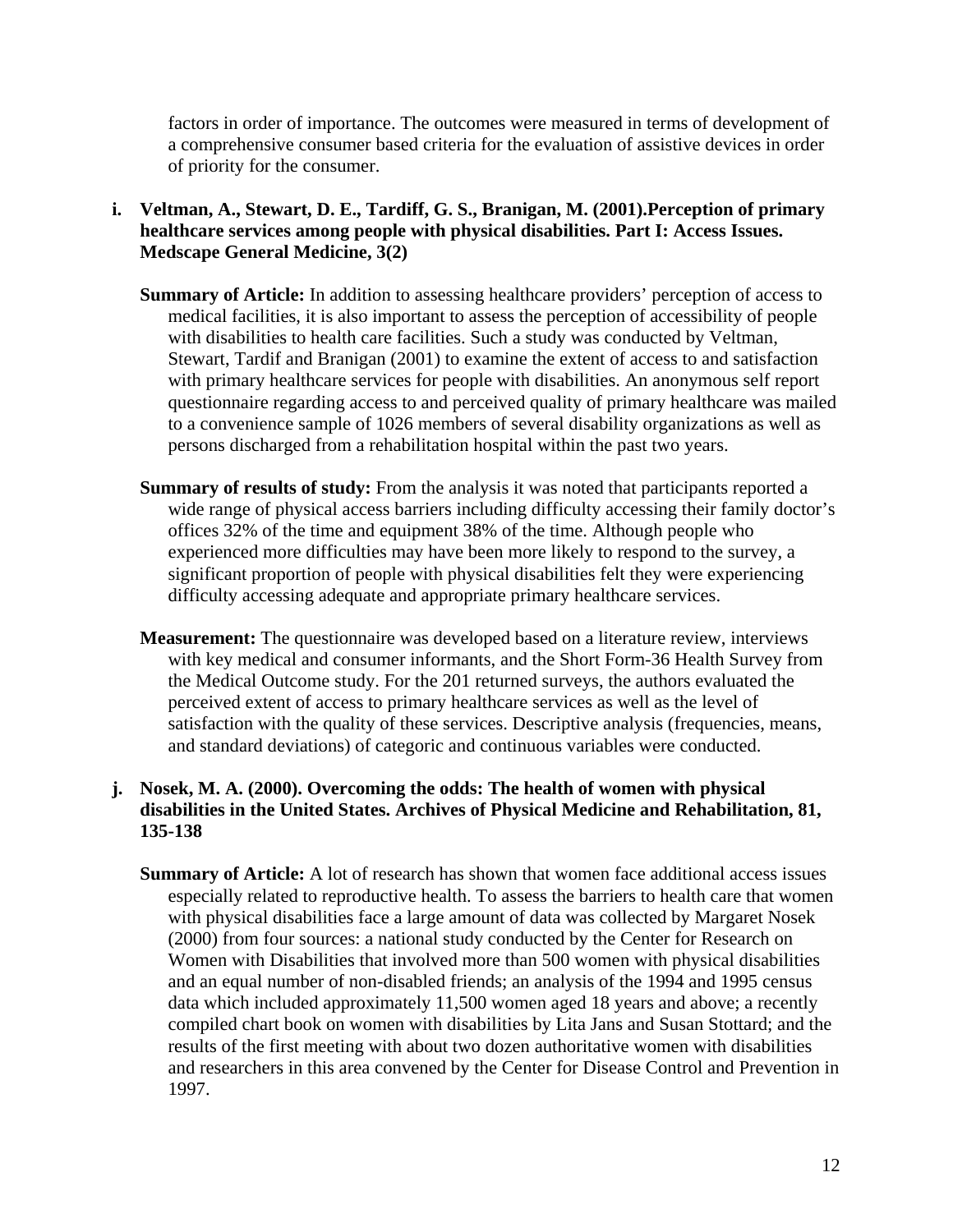- <span id="page-12-0"></span>**Summary of results of article:** Results of all this data showed that women with physical disabilities faced a wide range of problems with regard to health care. Pelvic exams and mammograms were not undertaken due to inaccessible examination tables or difficulty with getting into the required position. Young women with more severe disabilities have the most difficulty obtaining mental health care, dental care, prescription medicine and eye glasses. Reasons cited were inadequate finances, health insurance, transportation, lack of attendant services and lack of instruments and equipment that were accessible.
- **k. Sullivan, S.G., Glasson, E. J., Hussain, R., Petterson, B. A., Slack-Smith, L. M., Montgomery, P. D., and Bittles, A. H. (2003). Breast cancer and the uptake and of mammography screening services by women with intellectual services. Preventive Medicine, 37, 507-512** 
	- **Summary of Article:** High quality gynecologic care is widely recognized as essential to health maintenance for all women. However women with disabilities often have poor access to health care services. This includes women with physical as well as intellectual disabilities. A study was conducted by Sullivan, Glasson, Hussain, Petterson, Slack-Smith, Montgomery and Bittles (2003) to assess the prevalence and effects of breast cancer in women with intellectual disabilities using a community based sample, and then to evaluate their level of uptake of mammographic screening services. Subject for this study were identified through the Disability Services Commission of Western Australia. Inclusion criteria were availability of information on intellectual disability, including a diagnosis or measured level of severity of intellectual disability and aged over 25 years of age. Two thousand three hundred and seventy women were selected as the study sample.
	- **Summary of results of article:** Results indicated that of the 2370 women linked with the cancer registry; 11 women with mild-, 4 with moderate-, and 5 with severe intellectual disability had been diagnosed with breast cancer. It showed that women with severe intellectual disability were much less likely to be screened compared to those with mild intellectual disability. The odds of screening were also low for women with cerebral palsy and epilepsy. Many reasons have been proposed for these results such as extent of disability as well as physical disabilities which are not easily accommodated by mammography scanners. In addition women with severe intellectual impairments may experience difficulties in understanding the procedure which can cause anxiety and make it difficult to take an effective X-ray.
	- **Measurement:** Two thousand three hundred and seventy women were selected as the study sample. Cases of cancer were identified from the WA Cancer Registry. A subgroup of records linked to the cancer registry were matched with the mammography screening registry maintained by BreastScreen WA, which stores names and contact information used in the mailing list to invite women for a mammogram. Records were chosen if they were shown to be active members of the Disability Services Commission at the time of linkage. Data linked with BreastScreen were evaluated to ascertain the numbers of women who had or had not used the screening services, and the demographic and diagnostic differences were between both groups were compared by logistic regression.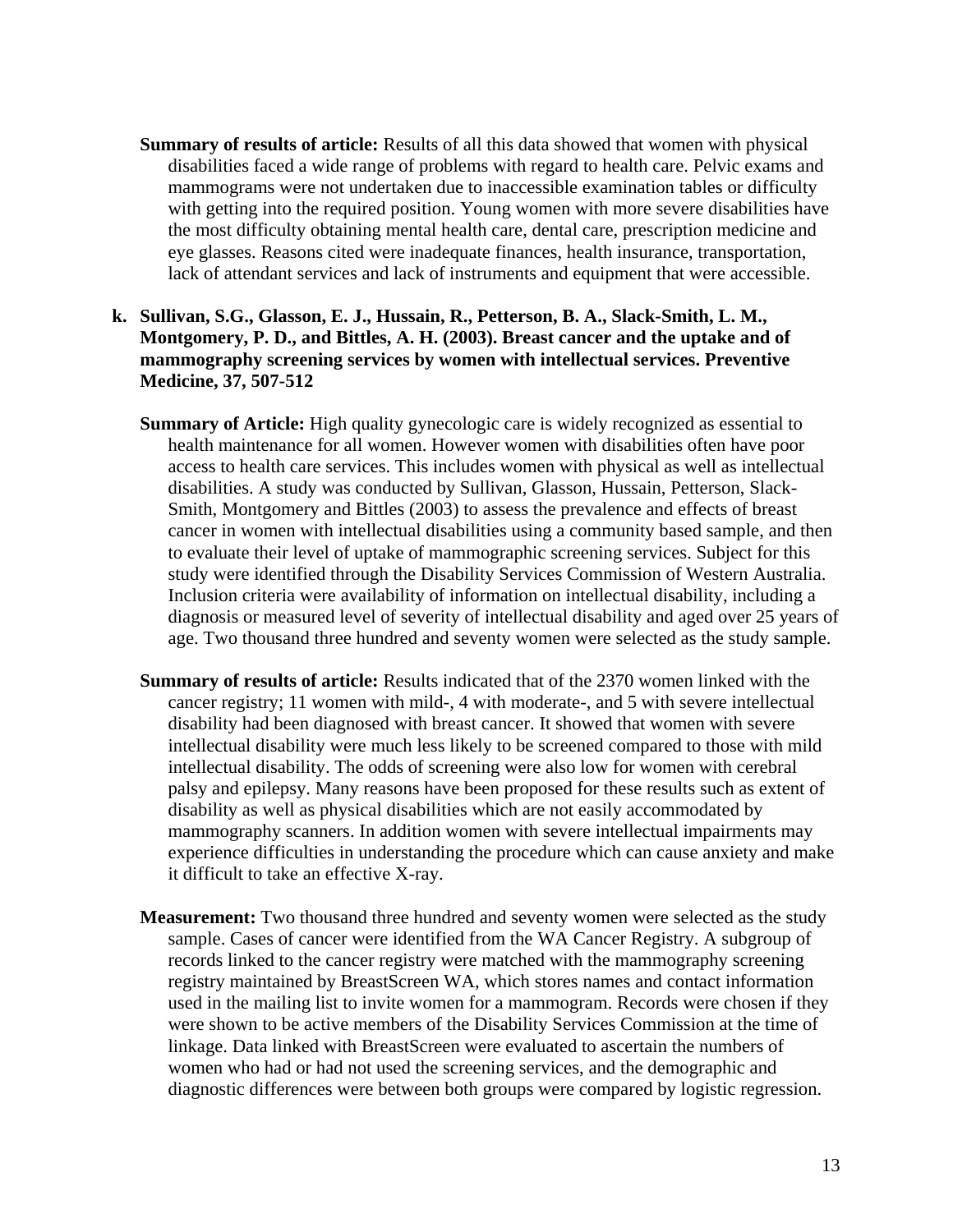<span id="page-13-0"></span>Adjusted odd ratios were calculated by a backward stepwise logistic regression method. The model incorporated a range of demographic variables, i.e. age, marital status, area of residence, etc. The health status variables included in the regression model were severity of ID, presence of any physical disability due to cerebral palsy, and history of epilepsy. The statistical analysis were performed using Stata 7 for PC (Statacorp, Texas)

#### **l. Coyle, C. P., Santiago, M. C. (2002). Healthcare utilization among women with physical disabilities. Medscape General Medicine, 4(3).**

- **Summary of Article:** Coyle and Santiago (2002) carried out a study to assess the healthcare utilization among women with physical disabilities. The target population for this study included 170 women with physical disabilities between the ages of 21 and 65 randomly selected from the current service lists of three major organizations providing services for individuals with disabilities. Seven hundred surveys were mailed; however only 208 completed surveys were returned. From these 38 were not usable because of incomplete data or the respondents being older than the age criterion established for the study.
- **Summary of results of study:** Results showed that almost all (94%) of the 167 women had seen at least one health care provider in the past six months whereas 6% had not visited one in the past six months. In contrast to these findings, only half the women had seen a rehabilitation healthcare provider in the past six months. It has been suggested that the large number of visits to the general healthcare provider can be attributed to the secondary health problems that these women face. Sixty two percent of the women surveyed reported having seen a gynecologist in the past six months, however, 18% reported not having a PAP smear in the past five years, 15% reported not having a breast exam done and 17% who were forty years or older reported not having a mammogram. Reasons for these low rates have been postulated as inaccessible equipment and facilities and transportation.
- **Measurement:** A survey method was used which queried the participants demographics (age, race, educational level, employment status, income etc.). Information was also obtained on respondents (1) primary disabilities, health service usage (type of healthcare provider, frequency of visits to each type of provider in the past 6 months, and types of examinations received in the past 5 years), (2) functional status (how severely disability affected their functioning when performing 14 basic tasks such as transferring from a bed or chair, eating, walking ten steps without rest, dressing, preparing meals, handling money). These 14 items were taken from the Third National Health and Nutrition Examination Survey. Raw data were transformed into a functional status score by computing the average rating across the 14 items. Higher scores on this variable indicated lesser functional independence; (3) and occurrence and severity of secondary conditions. This portion of the survey used a revised version of the questionnaire created by Seekins, Clay, and Ravesloot. Respondents were asked to rate the degree to which each secondary condition affected their activity and independence during the past 12 months.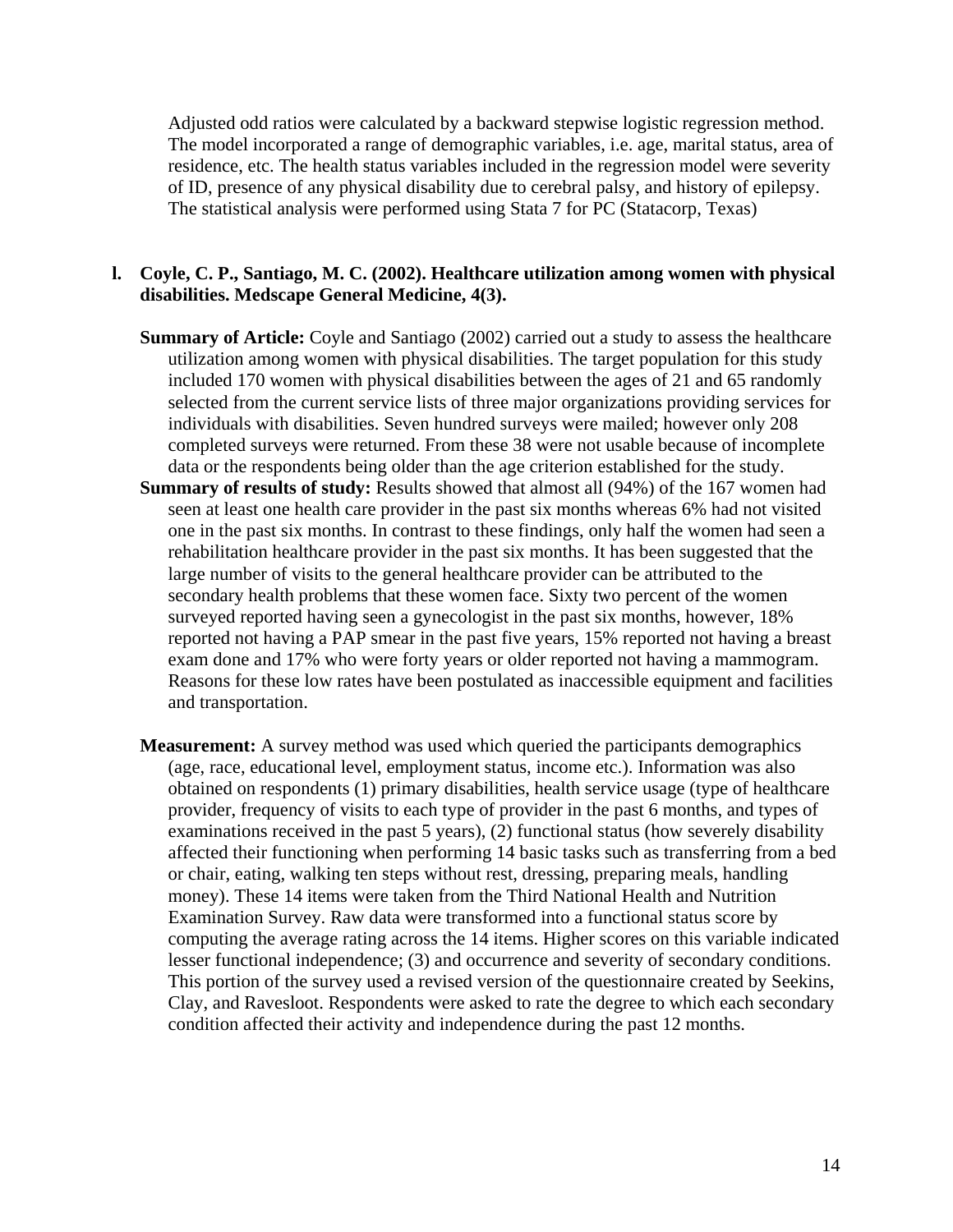#### <span id="page-14-0"></span>**m. Nosek, M. A., Howland, C. A. (1997). Breast and cervical cancer screening among women with physical disabilities. Archives of Physical Medicine and Rehabilitation, 78, s39-s4**

- **Summary of Article:** Nosek and Howland (1997) reported findings from the National Study of Women with Physical Disabilities about rates of screening for breast and cervical cancer and factors associated with compliance for regular screening with recommended guidelines in a large sample of women with a variety of physical disabilities and a comparison group of women without disabilities. The inclusion criteria for this study were women had to be between the ages of 18 and 65 years; have a physical disability; and, have no cognitive impairments or mental health problems or problems understanding English that would significantly impair the ability to understand and respond to survey items. The findings from this study were used to develop items for this survey. A total of 881 women, 475 with physical disabilities and 406 without physical disabilities completed the written questionnaires. Case comparison study using written survey was used. A national survey of women with disabilities covering reproductive health care as well as dating, marriage, sexual functioning, parenting issues, and developmental issues such as family influences and a women's sense of self as a sexual person was filled out by participants. Each woman was to recruit a non disabled friend to also complete the questionnaire producing a comparison sample. The final version had 311 items containing 1,011 variables.
- **Summary of results of study:** The results were as follows: For Pelvic Examination, of the 843 women (450 with and 393 without disabilities) 7.1% of the women with disabilities received regular pelvic examinations compared to the 72.8% women without disabilities. The most frequently cited reason for women with disabilities not receiving a regular pelvic exam was difficulty getting onto an examination table (37.2%). For Mammograms, of the 881 respondents, 479 were 40 or more years of age, and therefore fall within the guidelines to have had a mammogram. Only 6.75% women reported noncompliance among women with disabilities. Among reasons stated the most frequent was being physically unable to get into required position (34.1%)

In summary, this analysis shows that women with disabilities tend to be less likely than women without disabilities to receive pelvic examinations on a regular basis and those women with more severe functional limitations are significantly less likely to be able to comply with recommended guidelines. However there was no significant difference between women with and without disabilities regardless of severity of functional limitations in receiving mammograms within the past two years. Thus, women with physical disabilities are at a higher risk for delayed diagnosis of cervical and often breast cancer primarily for reasons of environmental, attitudinal and informational barriers.

**Measurement:** A qualitative interview was conducted with 31 women with disabilities which identified six thematic domains (1) sense of self; (2) relationships (3) barriers including environmental and attitudinal barriers and emotional, physical, and sexual abuse; (4) sexuality information (5) health issues; and (6) sexual functioning. The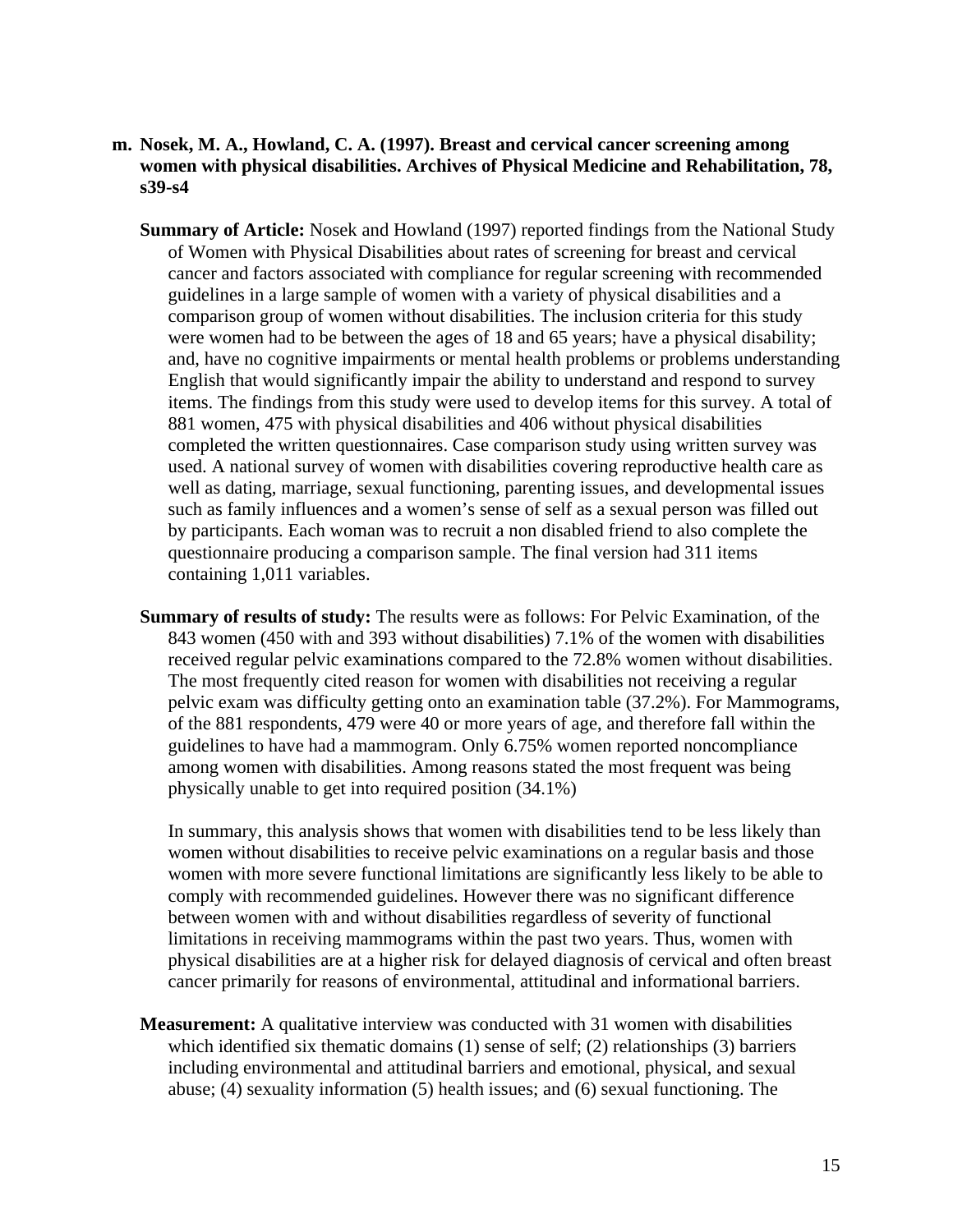<span id="page-15-0"></span>findings from this study were used to develop items for the survey. The final version of the questionnaire included 311 items containing 1,011 variables. The researchers did not give any examples of the items, variables or questions used in the survey.

#### **n. Becker, H., Stuifbergen, A., Tinkle, M. (1997). Reproductive healthcare experiences of women with physical disabilities: A qualitative study. Archives and Physical Medicine and Rehabilitation, 78, s26-s33**

- **Summary of Article:** Women with physical disabilities are often treated as asexual beings and hence are never asked about contraceptive use or assessed for sexually transmitted diseases. A qualitative study was carried by Becker, Stuifbergen and Tinkle (1997) to assess the reproductive healthcare experiences of women with physical disabilities and to explore ways in which reproductive health care experiences could be improved. Ten women were recruited. Inclusion criteria were women with physical disabilities who were between the ages of 18 and 50 years and could communicate in English.
- **Summary of results of study:** Some of the themes identified were as follows: barriers which included physically inaccessible tables, stirrups, examining instruments, offices, parking lots, transportation to provider or inaccessibility to preferred provider; facilitators were positive attitudes of healthcare provider, physically accessible offices and equipment and knowledge or assertiveness skills of the patient itself; access to birth control which could be hampered due to limited manual dexterity which created problems with using mechanical devices like diaphragms; pregnancy which was discouraged; lack of information about STD's; aging and menopausal issues; and sexuality.

Barriers that were identified can be divided into two major categories: structural barriers related to access or physical accommodation and those concerning relationship with health care providers. The implications for training include directing interventions at enhancing providers understanding of how to work effectively with women with physical disabilities. Efforts should be directed at preparing women with disabilities to be informed about their health care needs. Routine prescriptions for health screening and self care can and should be adapted for women with disabilities.

**Measurement:** A qualitative interview study was conducted. A semi structured interview was developed to elicit perception about reproductive health care experiences, including access to health care information, access to birth control, experiences with pregnancy or sexually transmitted diseases, barriers to quality services and suggestions for improving reproductive health care services.

#### **o. Nosek, M. A., Young, M. E., Rintala, D. H., Howland, C. A., Foley, C. C., and Bennett, J. L. (1995). Barriers to reproductive health maintenance among women with physical disabilities. Journal of Women's Health, 4(5), 505-518**

**Summary of Article:** Nosek, Young, Rintala, Howland, Foley and Bennett (1995) conducted a study to assess the barriers to reproductive health maintenance that women with physical disabilities face. Thirty one adult women with disabilities resulting in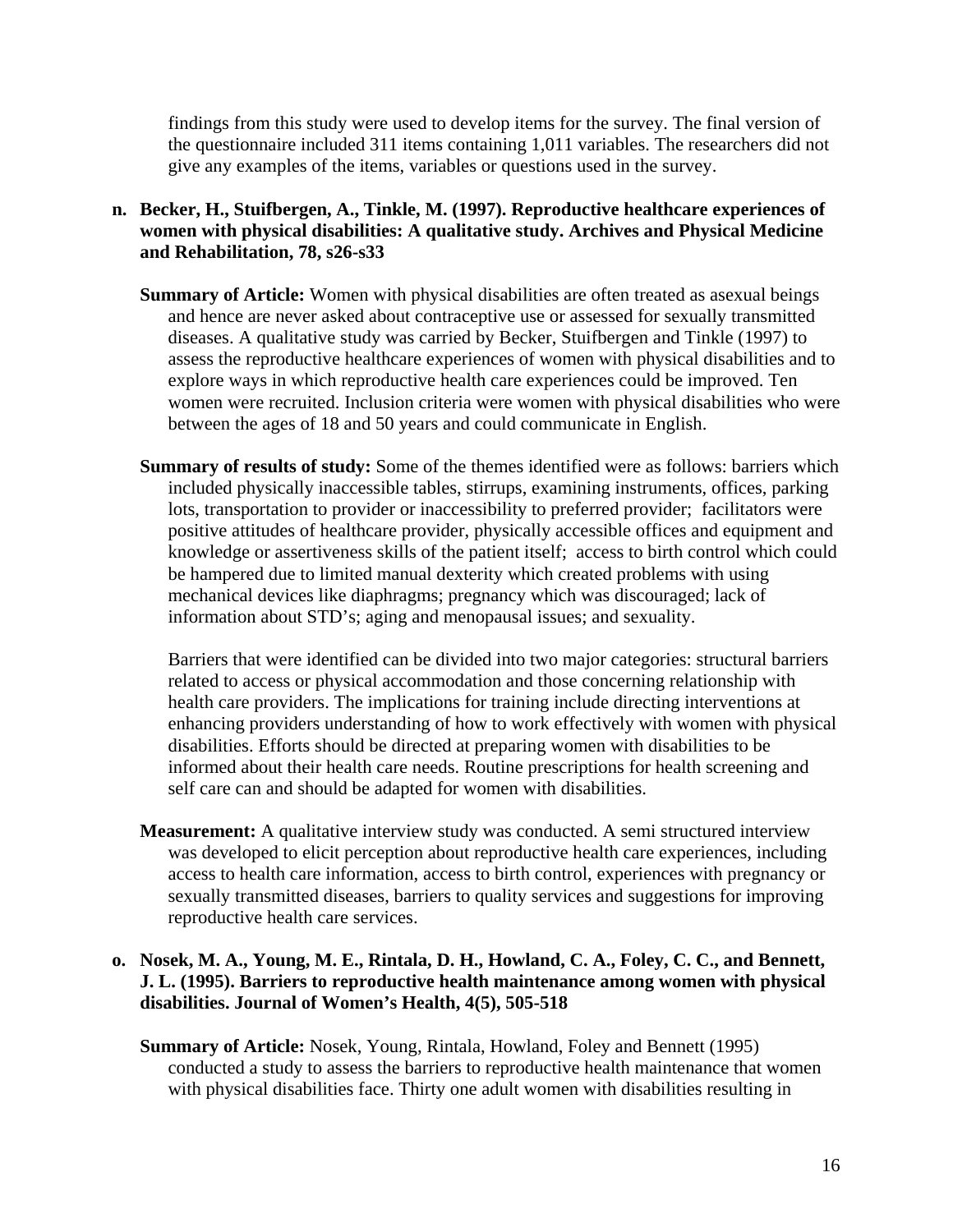<span id="page-16-0"></span>functional impairments were recruited through personal contact and by fliers. The ages ranged from 22 to 69.

- **Summary of results of study:** After analysis of the data the major themes that emerged were sense of self; relationships; environmental and attitudinal barriers; emotional, physical, and sexual abuse; sexuality information, and health and sexual functioning. A number of themes emerged from the results which were as follows:
- o Themes related to participants' experiences either due to repeated hospitalizations in childhood; lack of basic knowledge about their reproductive health; abuse in medical settings which can have a lifelong traumatic impact as well as additional risk factors which these women face.
- o Themes related to medical systems and practitioners like barriers to accessing health insurance; architectural and equipment barriers in medical facilities like non elevating examination table and lack of platform scales; negative and stereotypic attitudes of physicians towards women with physical disabilities; lack of direct communication; and difficulty with obtaining reliable information about contraception.

Results of this qualitative study indicate a strong influence of characteristics of medical systems and practitioners on the knowledge, beliefs, and experiences of women with physical disabilities as they strive to maintain their reproductive health. Disability status has a strong influence on internal factors that lead to reproductive health maintenance behaviors such as knowledge, beliefs, psychological factors, and medical experiences. While disability itself does not have a direct effect on environmental factors such as medical systems, professionals and equipment, it conditions the way in which medical systems and professionals respond to women. Environmental factors in turn influence internal factors.

- **Measurement:** The study used a qualitative method of open-ended interviewing to identify primary themes and issues about the sexuality of women with disabilities. The research team developed a generalized interview guide using an iterative process based on a literature review, the researchers' own experience with disabilities, and input from women with physical disabilities in the study. Early versions of the guide suggested open ended questions that could be used to elicit the desired information, such as: "Tell us about any problems you have experienced with your sexuality. As input from the interviewees was received and analyzed, and thematic domains began to emerge, the generative questions were made slightly more specific such as: "What has been your experience in receiving services from doctors for your reproductive health?" Interviewers were instructed to let the participants lead a s much as possible and to use the guide primarily as a reference to make sure key areas were covered.
- **p. Cheng, E., Myers, L., Wolf, S., Shatin, D., Cui, X. P., Ellison, G., Belin, T., and Vickery, B. (2001). Mobility impairments and the use of preventive services in women with multiple sclerosis: Observational studies. British Medical Journal, 323, 968-969**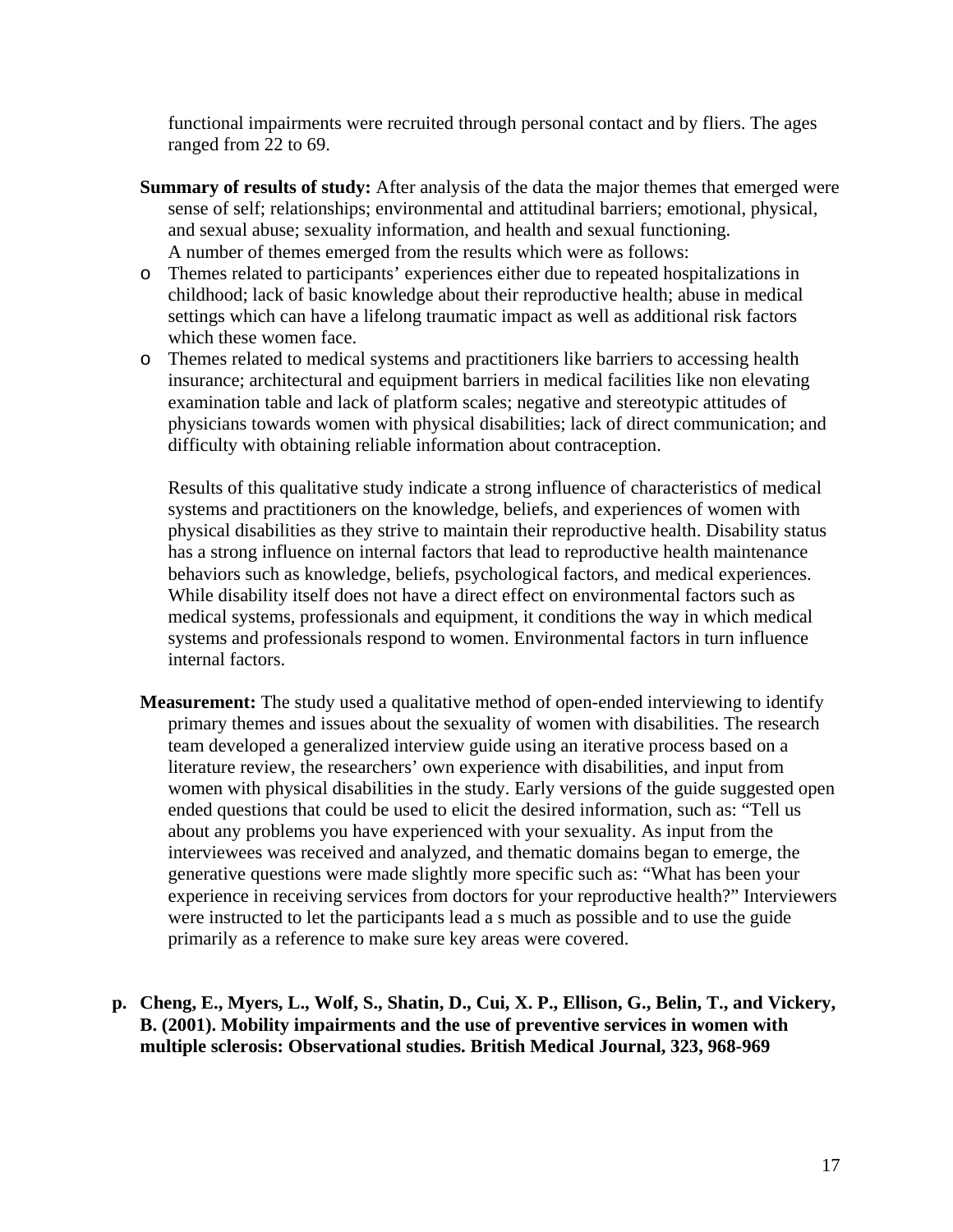- <span id="page-17-0"></span>**Summary of Article:** Cheng, Myers**,** Wolf**,** Shatin**,** Cui**,** Ellison**,** Belin**,** Vickrey (2001) conducted a study to assess how the use of preventive health services is affected by factors such as patient demographics, clinical characteristics, type of provider, and type of healthcare system. They evaluated the relation between mobility and use of preventive services in women with multiple sclerosis. Questionnaires were sent to 1164 adults with multiple sclerosis who had received outpatient care in 1993 or 1994 from one of three systems of health care (two forms of managed care and fee for service insurance). The overall response rate was 80% (930/1164) and the sample used were responses from the 713 women respondents. The mean age of the women was 47 years.
- **Summary of results of article:** Overall rates for cervicalsmear tests, breast examinations, and mammography exceeded Healthy People 2000 recommendations, but rates were highest for the ambulatory group and lowest for the non-ambulatory group.Cervical smear testing was below Healthy People 2000 goals forthe ambulatory with help and non-ambulatory groups. In contrast, rates for general preventive services did not differ by mobility; ambulatory patients had 5.32 times the odds of having a cervical smear test, 3.62 times the odds of having a breast examination, and 3.24 times the odds of having mammography relative to non-ambulatory patients. Older age was associated with a lower rate of cervical smear tests. Use of women's preventive health services was lower in non-ambulatory women than in fully or partially ambulatory women with multiple sclerosis. Reasons for these results have been stated as doctors may belief that such patients do not have an adequate life expectancy to warrant women's preventive screening; alternatively, patients may be reluctant to undergo screening services that are potentially uncomfortable or embarrassing. A third possibility is that the medical systems cannot easily accommodate patients with mobility impairments, who may require access to specialized equipment and extra time.
- **Measurement:** The method of data collection used was questionnaires; however, the researchers have not provided any information about the types of questions used. Self reported rates of cervical smear testing, mammography, and breast examination, blood pressure checks, cholesterol screening, and physician estimation of health habits. Rates were assessed according to the patient's mobility level (fully ambulatory, ambulatory with help, and not ambulatory).
- **q. Whiteneck, G. G., Harrison-Felix, C. L., Mellick, D. C., Brooks, C. A., Charlifue, S. B., Gerhart, K. A. (2004). Quantifying environmental factors: A measure of physical, attitudinal, service, productivity, and policy barriers. Archives of Physical Medicine and Rehabilitation, 85, 1324135** 
	- **Summary of Article:** Whiteneck, Harrison-Felix, Mellick, Brooks, Charlifue and Gerhart (2004) developed and tested a new instrument to assess environmental barriers encountered by people with and without physical disabilities by using a questionnaire format. The item development strategy was designed to ensure the content validity of the items and to reflect environmental factors as conceptualized in the current models of disability. Four separate advisory panels were convened. Panel members had a wide variety of disabilities, abilities, attitudes, philosophies, knowledge and skills. The four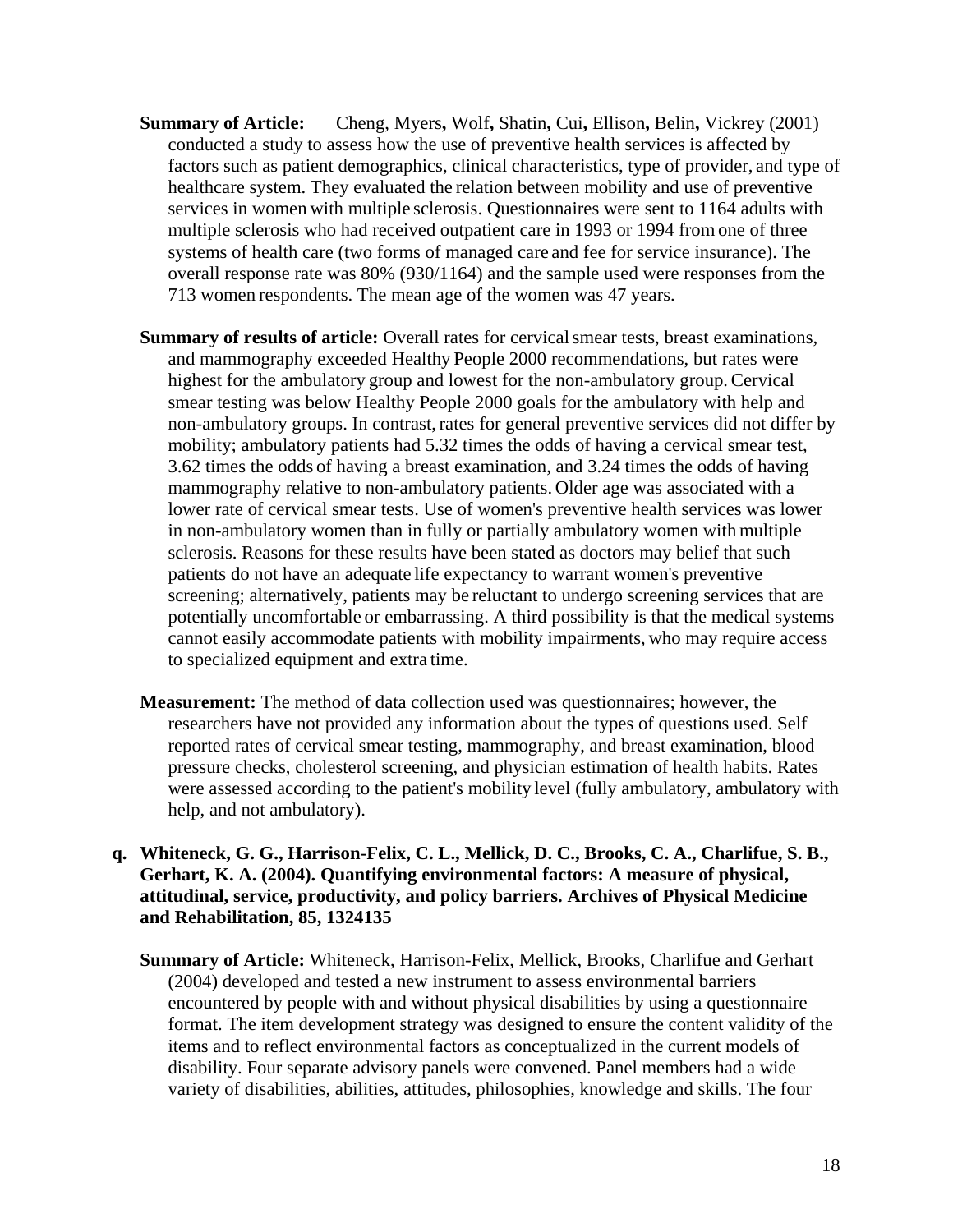panels consisted of 32 participants with expertise in 4 general arenas of disability: mobility, self-care, learning, and communication issues. Two forms of the draft were proposed with the same items but different metrics to assess environmental impact. Both forms were tested with a convenience sample of 97 subjects, 50 with disabilities and 47 without disabilities

Additional evaluation of the CHIEF was performed to determine if underlying dimensions or subscales might exist within the content of the overall scale. The evaluation was accomplished by adding the CHIEF to the Behavioral Risk Factor Surveillance System (BRFSS). The survey was administered to 2269 people using the standard BFRSS protocol.

Because the CHIEF was designed with particular interest in the environmental barriers reported by people with disabilities, test-retest reliability and subject-proxy agreement were evaluated. A convenience sample of 409 with disabilities was recruited to further test the survey's psychometric properties.

For practicality of administration purposes, a shorter version of the CHIEF was created. The goal was to select a subset of itema that retained all five of the CHIEF subscales but provided a shorter, more practical form.

**Summary of results of study:** The main outcome measures were item development; factor structure; test-retest; subject proxy and internal consistency reliability; content, construct, and discriminant validity; and subscale and abbreviated version development. There was consistency among the environmental factors identified by the 4 separate panel members

An initial principle components factor analysis of the CHIEF's 25 item product scores resulted in 6 factors with eigenvalues over 1.0. After variamax rotation, the five factor solution (accounting for 48% of the cumulative variance was far more interpretable. The five factors were labeled as (1) attitudes and support, (2) services and assistance, (3) physical and structural, (4) policy, (5) work and school environmental barriers.

The data showed a total CHIEF scale score ICC reliability of 0.93 and subscale ICC's from 0.77 to 0.89, indicating good reliability for the instrument and acceptable reliability for the subscales. However, participant-proxy agreement was substantially lower (total CHIEF ICC= 0.62), indicating proxies were not very accurate.

For the overall scale, reliability of the surveys internal consistency was good. It was acceptable in the disability sample; however, it was only marginal in the general population sample.

In assessing, discriminant validity, it was found that all CHIEF items, all subscales, and the total score produced statistically significant differences across the impairment groups. People with disabilities reported an overall higher level of environmental barriers on all subscales and the total CHIEF score. People with severe disabilities generally scored higher on the subscales and total score.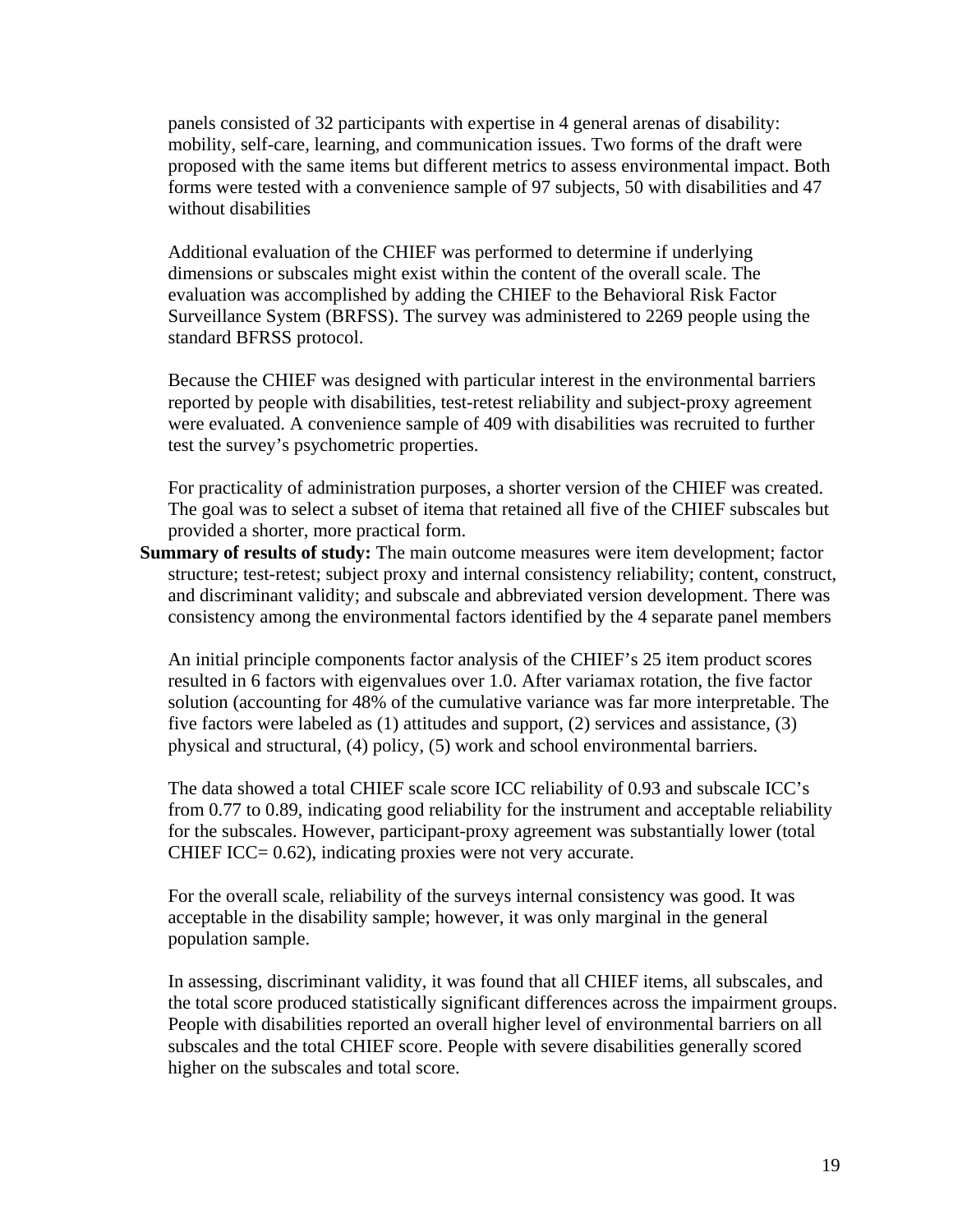The CHIEF showed evidence of content and construct resulting from its development strategy and psychometric assessments in samples of the general population and among people with various disabilities.

For the short form of CHIEF, correlations between CHIEF subscales and total score from the short form and long form range from 0.794 to 0.960

**Measurement:** For item development, a strategy was designed to help identify relevant environmental factors, draft items, and select appropriate metrics. Four advisory panels were convened and each panel bought his/her personal and professional perspectives and experiences with disability and the impact of the environment. The four 2-day meetings, each focusing on a different disability issue (mobility, self-care, learning, communication), began with a review and discussion of the role of the environmental factors in current models of disability. Participants were then asked to enumerate relevant environmental factors influencing disability outcomes. The instruments addressed environmental factors that would be appropriate for the general population as well as for persons representing the full range of possible disabilities. . The new draft identified 25 key elements of the environment including the natural environment; physical aspects of home, school, work, and community; attitudes, help and support in those settings; equipment and technology; transportation, medical, educational, and other services; and business, employment , and government policies.

The CHIEF consisted of twenty five questions which targeted various areas of access barriers for people. Some of the questions asked were related to transportation; home architecture; community access; availability of health care services and medical care; and barriers that lack of personal equipment or special adapted devices pose e.g hearing aids, eyeglasses or wheelchairs. Some of the questions included in the CHIEF were: In the past 12 months how often has the availability of healthcare services and medical care been a problem for you; and, In the past 12 months how often has the lack of personal equipment or special adapted devices been a problem for you? Examples might include hearing aids, eyeglasses or wheelchairs.

In order to evaluate test-retest reliability and subject-proxy agreement, the CHIEF was administered on all study participants. In addition, 103 out of the 409 were administered the CHIEF a second time, approximately 2 weeks after the first administration to assess test-retest reliability. Finally family members or friends of 125 participants, not included in the test-retest reliability studies, were successfully recruited and asked to complete the CHIEF as a proxy for the participant to assess participant-proxy agreement. Test-retest and subject-proxy agreement were assessed using both 1-way random effect model, single-measure interclass correlation coefficient and the percentage of cases with exact agreement between both tests.

To assess discriminant validity, differences in response patterns on the CHIEF were compared between people with and without disability in the BFRSS sample and among impairment groups in the disability sample to determine if the instrument differentiated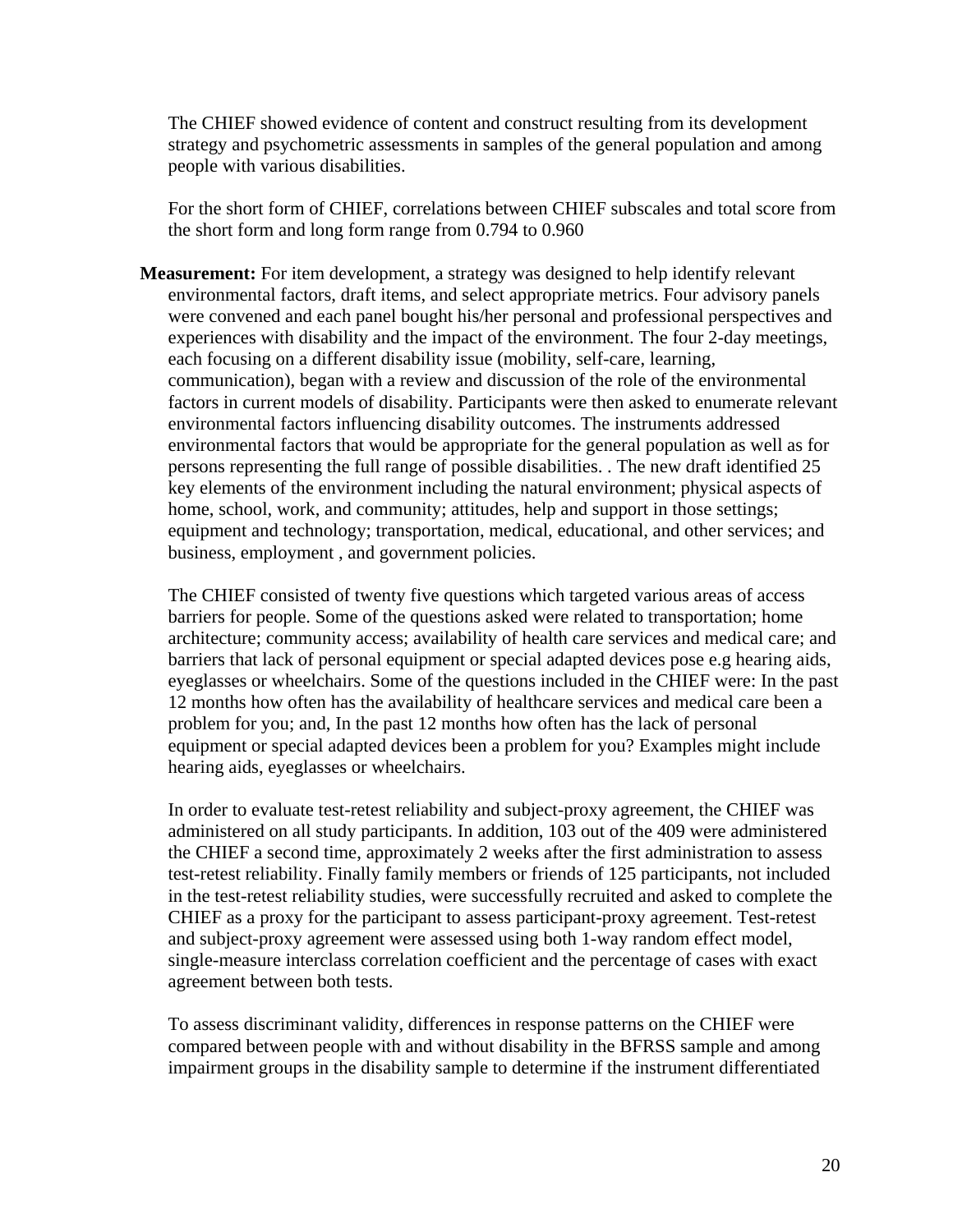<span id="page-20-0"></span>among groups in expected ways. Participants within the BFRSS data set were differentiated by whether or not they reported any disability.

For the shorter version of the CHIEF, several criteria were used to determine if the items should be retained on the CHIEF short form. In general, the criteria included items that had the highest correlations with the subscale and total scores, and best differentiates between people with and without disability. This analysis identified 12 items within the original 5 subscales to be retained, with 2-4 items per subscale.

### **IV. Conclusion**

Only two of the studied mentioned above used standardized tests, the first was the study carried out by McClain, Medrano, Marcum and Schukar which used the CHIEF and the second was the study conducted by Reniscow, Schorow, Bloom, Massad. In addition, these studies were also not specific to accessibility of products, much less medical products. These were often objective measurements with no structure or deliberate measurement tool. Also frequently many of the studies presented opinions of only one or two disciplines and perspectives of only a few disabilities.

However, each of the studies concluded that there is an access problem and, therefore, measured a degree of accessibility. In addition most of the studies found a significant access barrier with respect to medical equipment. Hence, there is an obvious need for an objective measurement tool to assess the degree of accessibility problem that medical equipment presents.

## **V.Future Research**

Although a lot of research has been carried out in the area of access to health care for people with disabilities, there has been very little focus exclusively on medical instrumentation and equipment. The main focus has lain on health insurance and attitudes of healthcare practitioners towards people with disabilities. Another area of interest with respect to this topic has been architectural barriers to accessing health care. However, the barriers to healthcare access are much more varied and some may pose more of a problem than anticipated. Hence this is an area which should be further investigated because it is an area which can be remedied to improve healthcare access for people with disabilities.

One area which can pose a significant barrier to healthcare access is medical equipment and instruments. Medical instruments are often not able to be adjusted to accommodate the disabilities of people. Research in this area has also mostly focused on people with physical disabilities. People with sensory and cognitive disabilities have been largely ignored. Problems that people with sensory and cognitive disabilities face will be very different from those faced by people with physical disabilities. Research needs to be conducted in this area as well. Hence a survey that assesses each component of a task needed to use a medical instrument and which of these tasks are most difficult for people with physical, sensory as well as cognitive disabilities would be a helpful insight into this area. Further research should not only focus on patients with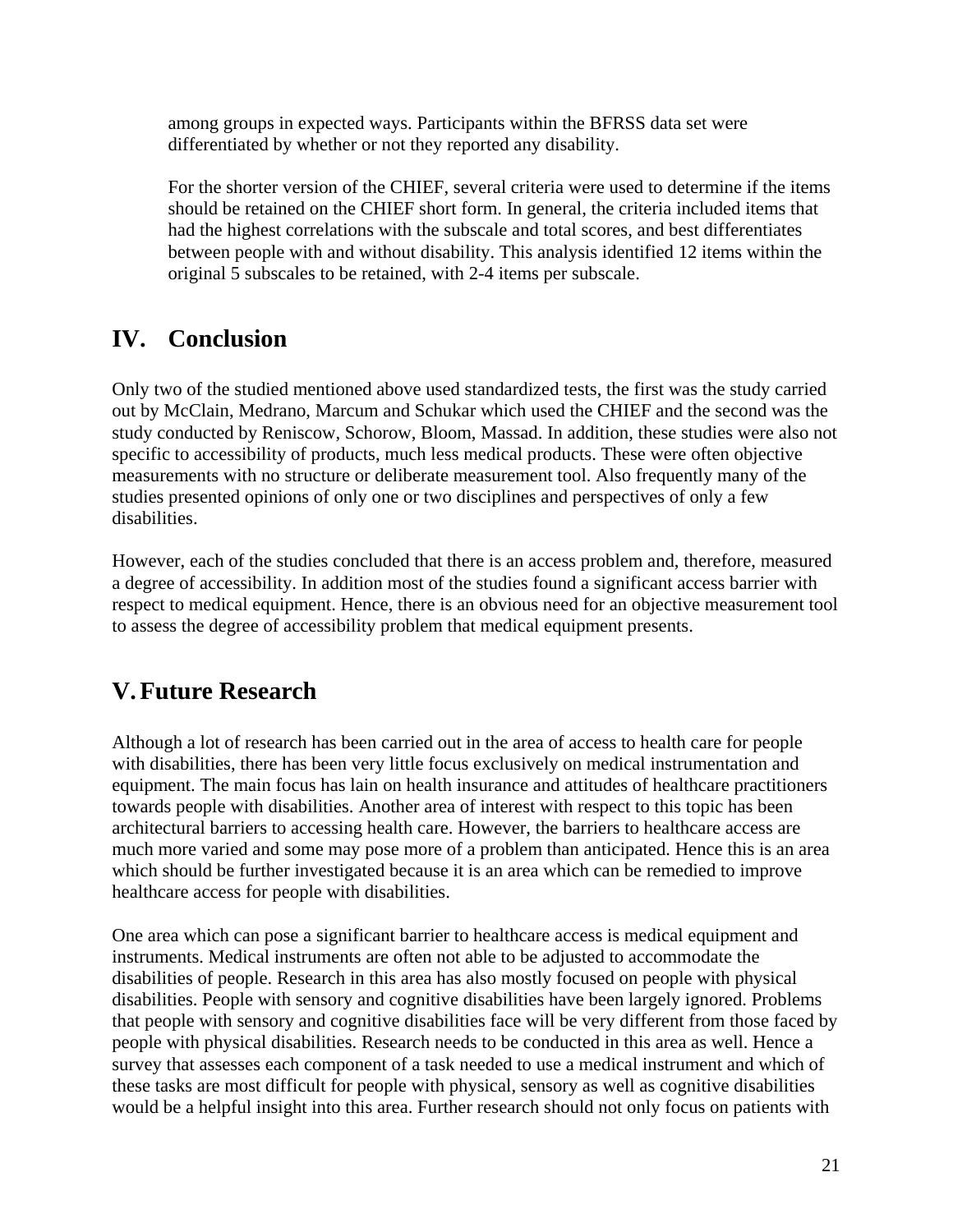disabilities. Sometimes the healthcare provider or test administrator may have a disability which impedes use of the instrument. In some instances when certain devices are self-administered the same person becomes the person with the disability as well as the device operator. All these factors should be taken into consideration when designing a toll to assess this problem. Hence the development of an assessment instrument that measures task related features as well as access barriers for different disabilities of clients as well as test administrators will be useful. In addition research may be conducted to assess exactly what instruments pose the most barriers for people with various disabilities and in what way. Thus research in this area is required and will benefit people with disabilities by improving designs of equipment.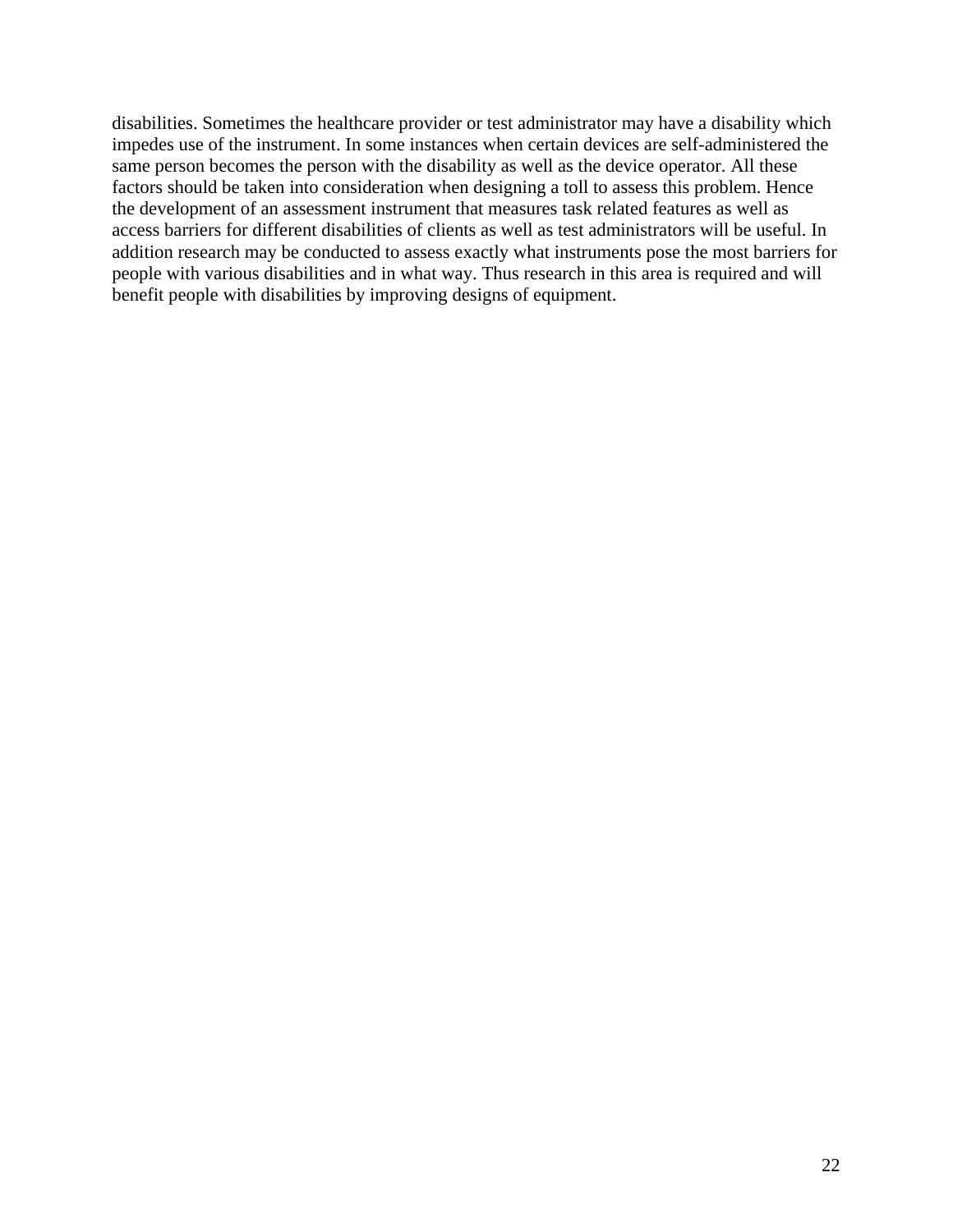### <span id="page-22-0"></span>**VI. References**

- Batavia, A. I., & Hammer, G. S. (1990). Toward the Development of Consumer-Based Criteria for the Evaluation of Assistive Devices. *Journal of Rehabilitation Research and Development, 27*(4), 425-437.
- Becker, H., Stuifbergen, A., & Tinkle, M. (1997). Reproductive Health Care Experiences of Women with Physical Disabilities. *Archives of Physical Medicine and Rehabilitation, 78*(Supplement), s27-s33.
- Cheng, E., Myers, L., Wolf, S., Shatin, D., Cui, X. P., Ellison, G., Belin, T., & Vickrey, B. (2001). Mobility Impairments and Use of Preventive Services in Women with Multiple Sclerosis: Observational Study. *British Medical Journal, 323*, 968-969.
- Coyle, C. P., & Santiago, M. C. (2002). Healthcare Utilization Among Women With Physical Disabilities. *Medscape General Medicine, 4*(3).
- Gans, B. M., Mann, N. R., & Becker, B. E. (1993). Delivery of Primary care to the Physically Challenged. *Archives of Physical Medicine and Rehabilitation, 74*(Supplement), s15 s19.
- Grabois, E. W., Nosek, M. A., & Rossi, D. (1999). Accessibility of Primary Care Physicians' Offices for People with Disabilities. *Archives of Family Medicine, 8*(44-51).
- Kaye, H. S., Laplante. M. P., Carlson, D., Wenger, B. L. (1996). *Trends in disability rates in the United States, 1970-1994*. Retrieved October 9, 2004 from http://www.4woman.gov/wwd/wwd.cfm?page=84
- McClain, L., Medrano, D., Marcum, M., & Schukar, J. (2000). A Qualitative Assessment of Wheelchair Users' Experience with ADA Compliance, Physical Barriers, and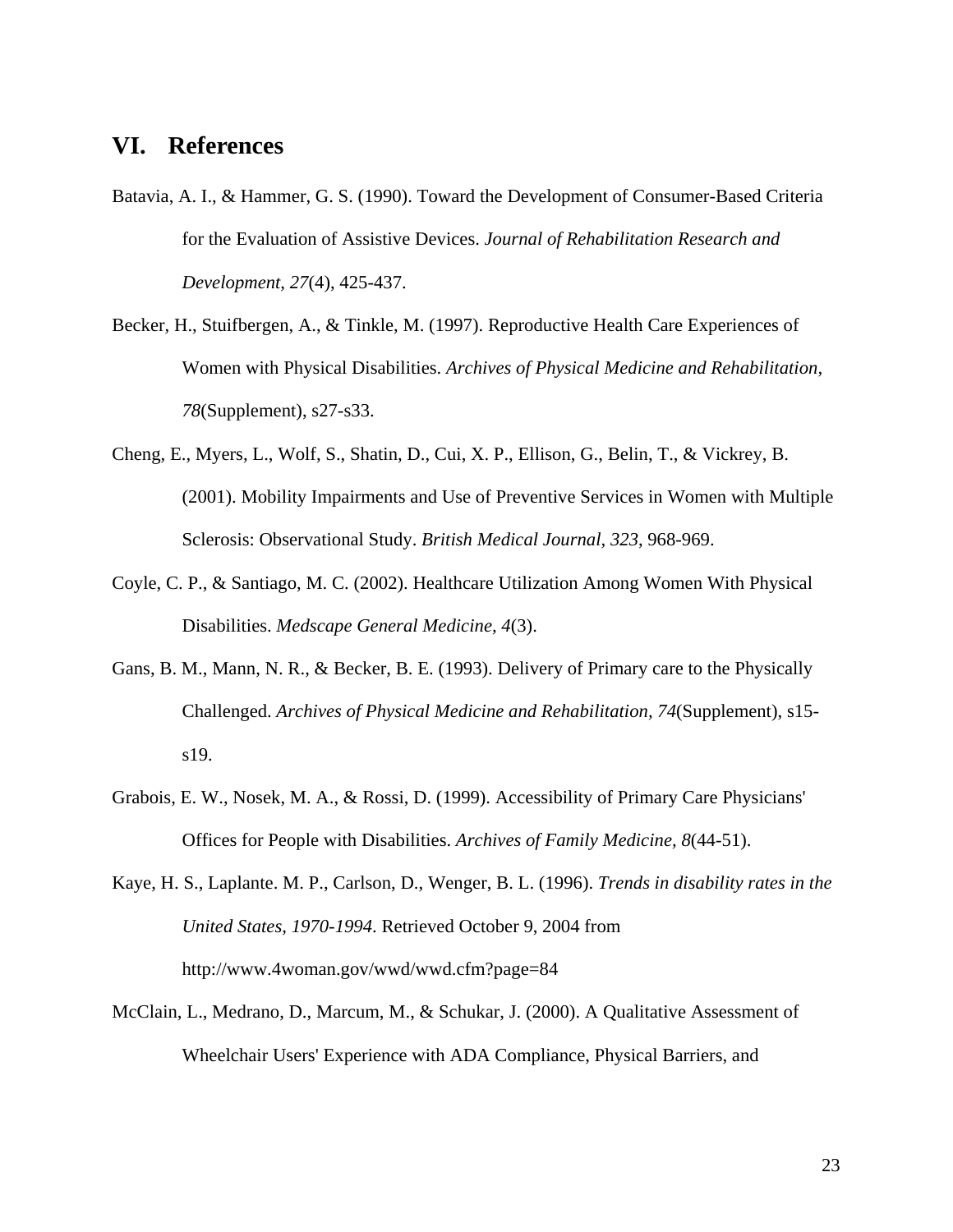Secondary Health Conditions. *Topics in Spinal Cord Injury Rehabilitation, 6*(1), 99- 118.

- Nary, D. E., Froehlich, K., & White, G. W. (2000). Accessibility of Fitness Facilities for Persons with Physical Disabilities Using a Wheelchair. *Topics in Spinal Cord Injury Rehabilitation, 6*(1), 87-98.
- Nosek, M. A. (2000). Overcoming the Odds: The Health of Women With Physical Disabilities in the United States. *Archives of Physical Medicine and Rehabilitation, 81*, 135-138.
- Nosek, M. A., & Howland, C. A. (1997). Breast and Cervical Cancer Screening Among Women with Physical Disabilities. *Archives of Physical Medicine and Rehabilitation, 78*(Supplement), s39-s43.
- Nosek, M. A., Young, M. E., Rintala, D. H., Howland, C. A., Foley, C. C., & Bennett, J. A. (1995). Barriers to Reproductive Health Maintenance Among Women With Physical Disabilities. *Journal of Women's Health, 4*(5), 505-518.
- RERC-AMI. (2003, July 03, 2003). *Accessible Medical Instrumentation*. Available: http://www.rerc-ami.org/ [2004, October, 11].
- Resnicow, K. A., Schorow, M., Bloom, H. G., & Massad, R. (1989). Obstacles to Family Practitioners' Use of Screening Tests: Determinants of Practice? *Preventive Medicine, 18*, 101-112.
- Rimmer, J. H., Riley, B., Wang, E., Rauworth, A., & Jurkowski, J. (2004). Physical Activity Participation Among Persons With Disability: Barriers and Facilitators. *American Journal of Preventive Medicine, 26*(5), 419-425.